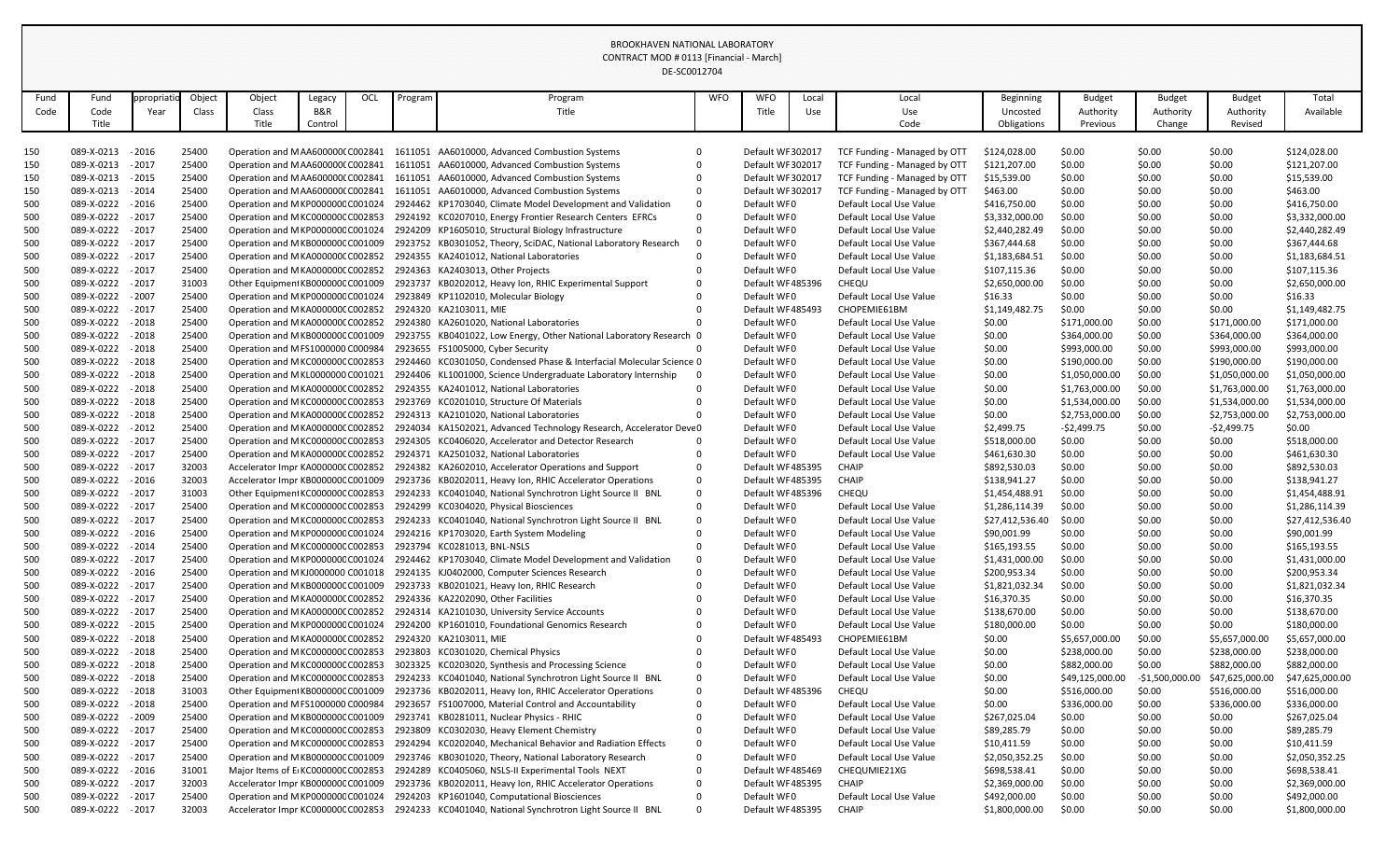| Fund | Fund              | ppropriat | Object | Object                             | Legacy  | OCL | Program | Program                                                                                         | <b>WFO</b> | <b>WFO</b>         | Local | Local                   | <b>Beginning</b> | <b>Budget</b>   | <b>Budget</b>  | <b>Budget</b>   | Total           |
|------|-------------------|-----------|--------|------------------------------------|---------|-----|---------|-------------------------------------------------------------------------------------------------|------------|--------------------|-------|-------------------------|------------------|-----------------|----------------|-----------------|-----------------|
| Code | Code              | Year      | Class  | Class                              | B&R     |     |         | Title                                                                                           |            | Title              | Use   | Use                     | Uncosted         | Authority       | Authority      | Authority       | Available       |
|      | Title             |           |        | Title                              | Control |     |         |                                                                                                 |            |                    |       | Code                    | Obligations      | Previous        | Change         | Revised         |                 |
| 500  | 089-X-0222        | $-2015$   | 25400  | Operation and MKA000000CC002852    |         |     |         | 2924342 KA2203012, Line Item OPC                                                                | $\Omega$   | Default WF0        |       | Default Local Use Value | \$219.26         | $-5219.26$      | \$0.00         | $-5219.26$      | \$0.00          |
| 500  | 089-X-0222 - 2016 |           | 25400  | Operation and MKA000000CC002852    |         |     |         | 2924369 KA2501022, Muon Accelerators                                                            |            | Default WF0        |       | Default Local Use Value | \$490,519.01     | \$0.00          | \$0.00         | \$0.00          | \$490,519.01    |
| 500  | 089-X-0222 - 2017 |           | 25400  | Operation and MKA000000CC002852    |         |     |         | 2924382 KA2602010, Accelerator Operations and Support                                           |            | Default WF0        |       | Default Local Use Value | \$328,880.99     | \$0.00          | \$0.00         | \$0.00          | \$328,880.99    |
|      | 089-X-0222        | $-2017$   | 25400  | Operation and MKL0000000 C001021   |         |     |         | 2924414 KL1500000, Outreach                                                                     |            | Default WF0        |       | Default Local Use Value | \$76,950.00      | \$0.00          | \$0.00         | \$0.00          | \$76,950.00     |
| 500  | 089-X-0222        |           |        |                                    |         |     |         |                                                                                                 |            |                    |       |                         |                  |                 |                |                 |                 |
| 500  |                   | $-2017$   | 25400  | Operation and MKA000000CC002852    |         |     |         | 2924357 KA2401021, Scientific Discovery through Advanced Computing 0                            |            | Default WF0        |       | Default Local Use Value | \$120,000.00     | \$0.00          | \$0.00         | \$0.00          | \$120,000.00    |
| 500  | 089-X-0222        | $-2018$   | 25400  | Operation and MKC000000CC002853    |         |     |         | 2924421 KC0406030, Long Term Surveillance and Maintenance                                       |            | Default WF0        |       | Default Local Use Value | \$0.00           | \$3,431,000.00  | \$0.00         | \$3,431,000.00  | \$3,431,000.00  |
| 500  | 089-X-0222        | $-2018$   | 25400  | Operation and MFS1000000 C000984   |         |     |         | 2923658 FS1009000, Program Management                                                           |            | Default WF0        |       | Default Local Use Value | \$0.00           | \$353,000.00    | \$0.00         | \$353,000.00    | \$353,000.00    |
| 500  | 089-X-0222 - 2018 |           | 25400  | Operation and MKB000000CC001009    |         |     |         | 2923746 KB0301020, Theory, National Laboratory Research                                         |            | Default WF0        |       | Default Local Use Value | \$0.00           | \$1,718,000.00  | \$0.00         | \$1,718,000.00  | \$1,718,000.00  |
| 500  | 089-X-0222        | $-2018$   | 25400  | Operation and MKA000000CC002852    |         |     |         | 2924357 KA2401021, Scientific Discovery through Advanced Computing 0                            |            | Default WF0        |       | Default Local Use Value | \$0.00           | \$66,000.00     | \$0.00         | \$66,000.00     | \$66,000.00     |
| 500  | 089-X-0222        | $-2018$   | 31001  | Major Items of E KA000000C C002852 |         |     |         | 2924350 KA2303011, MIE                                                                          |            | Default WF 4809008 |       | CHEQUMIE11WB            | \$0.00           | \$500,000.00    | \$0.00         | \$500,000.00    | \$500,000.00    |
| 500  | 089-X-0222        | $-2018$   | 25400  | Operation and MKA000000CC002852    |         |     |         | 2924336 KA2202090, Other Facilities                                                             |            | Default WF0        |       | Default Local Use Value | \$0.00           | \$212,000.00    | \$0.00         | \$212,000.00    | \$212,000.00    |
| 500  | 089-X-0222        | $-2018$   | 25400  | Operation and MFS1000000 C000984   |         |     |         | 2923654 FS1004000, Information Security                                                         |            | Default WF0        |       | Default Local Use Value | \$0.00           | \$242,000.00    | \$0.00         | \$242,000.00    | \$242,000.00    |
| 500  | 089-X-0222        | $-2018$   | 25400  | Operation and MKA000000CC002852    |         |     |         | 2924358 KA2401022, Scientific Computing                                                         |            | Default WF0        |       | Default Local Use Value | \$0.00           | \$99,000.00     | \$0.00         | \$99,000.00     | \$99,000.00     |
| 500  | 089-X-0222        | $-2018$   | 25400  | Operation and MKP000000CC001024    |         |     |         | 2924200 KP1601010, Foundational Genomics Research                                               |            | Default WF0        |       | Default Local Use Value | \$0.00           | \$1,237,000.00  | \$0.00         | \$1,237,000.00  | \$1,237,000.00  |
| 500  | 089-X-0222        | $-2017$   | 25400  | Operation and MKA000000CC002852    |         |     |         | 2924346 KA2301020, National Laboratories                                                        |            | Default WF0        |       | Default Local Use Value | \$591,900.79     | \$0.00          | \$0.00         | \$0.00          | \$591,900.79    |
| 500  | 089-X-0222        | $-2017$   | 25400  | Operation and MKC000000CC002853    |         |     |         | 2924405 KC0201060, Neutron and X-Ray Scatering                                                  |            | Default WF0        |       | Default Local Use Value | \$330,037.56     | \$0.00          | \$0.00         | \$0.00          | \$330,037.56    |
| 500  | 089-X-0222        | $-2017$   | 25400  | Operation and MKB000000CC001009    |         |     |         | 2923736 KB0202011, Heavy Ion, RHIC Accelerator Operations                                       |            | Default WF0        |       | Default Local Use Value | \$2,878,588.37   | \$0.00          | \$0.00         | \$0.00          | \$2,878,588.37  |
| 500  | 089-X-0222        | $-2017$   | 25400  | Operation and MKB000000CC001009    |         |     |         | 2923749 KB0301042, Theory, Nuclear Data, National Laboratory Resear 0                           |            | Default WF0        |       | Default Local Use Value | \$1,210,156.27   | \$0.00          | \$0.00         | \$0.00          | \$1,210,156.27  |
| 500  | 089-X-0222 - 2017 |           | 25400  | Operation and MKC000000CC002853    |         |     |         | 2923803 KC0301020, Chemical Physics                                                             |            | Default WF0        |       | Default Local Use Value | \$625,908.28     | \$0.00          | \$0.00         | \$0.00          | \$625,908.28    |
| 500  | 089-X-0222        | $-2016$   | 31001  | Major Items of ErKA000000CC002852  |         |     |         | 2924320 KA2103011, MIE                                                                          |            | Default WF485486   |       | CHEQUMIE30YD            | \$4,378,975.89   | \$0.00          | \$0.00         | \$0.00          | \$4,378,975.89  |
| 500  | 089-X-0222        | $-2016$   | 31003  | Other Equipment KB000000C C001009  |         |     |         | 2923737 KB0202012, Heavy Ion, RHIC Experimental Support                                         |            | Default WF485396   |       | CHEQU                   | \$494,483.56     | \$0.00          | \$0.00         | \$0.00          | \$494,483.56    |
| 500  | 089-X-0222        | $-2017$   | 25400  | Operation and MKC000000CC002853    |         |     |         | 2923769 KC0201010, Structure Of Materials                                                       |            | Default WF0        |       | Default Local Use Value | \$1,878,640.89   | \$0.00          | \$0.00         | \$0.00          | \$1,878,640.89  |
| 500  | 089-X-0222        | $-2014$   | 25400  | Operation and MKB000000CC001009    |         |     |         | 2923728 KB0181012, Nuclear Physics - BNL-Tandem                                                 |            | Default WF0        |       | Default Local Use Value | \$34,228.17      | \$0.00          | \$0.00         | \$0.00          | \$34,228.17     |
| 500  | 089-X-0222 - 2017 |           | 32001  | Construction Pro 39KG0100(C003087  |         |     |         | 2924481 39KG01000PRN17SC73000 Core Facility Revitalization, BNL                                 |            | Default WF0        |       | Default Local Use Value | \$1,772,460.86   | \$0.00          | \$0.00         | \$0.00          | \$1,772,460.86  |
| 500  | 089-X-0222        | $-2011$   | 31003  | Other Equipment KC000000C C002853  |         |     |         | 3023325 KC0203020, Synthesis and Processing Science                                             |            | Default WF485396   |       | CHEQU                   | \$2,515.98       | \$0.00          | \$0.00         | \$0.00          | \$2,515.98      |
| 500  | 089-X-0222        | $-2011$   | 25400  | Operation and MKP000000CC001024    |         |     |         | 2924206 KP1602020, Radiobiology                                                                 |            | Default WF0        |       | Default Local Use Value | \$75,857.94      | $-52,470.58$    | \$0.00         | $-52,470.58$    | \$73,387.36     |
| 500  | 089-X-0222        | $-2016$   | 25400  | Operation and MKP000000CC001024    |         |     |         | 2924209 KP1605010, Structural Biology Infrastructure                                            |            | Default WF0        |       | Default Local Use Value | \$159,617.13     | \$0.00          | \$0.00         | \$0.00          | \$159,617.13    |
| 500  | 089-X-0222        | $-2016$   | 31003  | Other Equipment KB000000C C001009  |         |     |         | 2923736 KB0202011, Heavy Ion, RHIC Accelerator Operations                                       |            | Default WF485396   |       | CHEQU                   | \$756,638.70     | \$0.00          | \$0.00         | \$0.00          | \$756,638.70    |
| 500  | 089-X-0222 - 2017 |           | 25400  |                                    |         |     |         | Operation and MKL0000000 C001021 2924406 KL1001000, Science Undergraduate Laboratory Internship |            | Default WF0        |       | Default Local Use Value | \$553,646.70     | \$0.00          | \$0.00         | \$0.00          | \$553,646.70    |
| 500  | 089-X-0222        | $-2017$   | 25400  | Operation and MKL0000000 C001021   |         |     |         | 2924407 KL1002000, Community College Internship Program                                         |            | Default WF0        |       | Default Local Use Value | \$95,172.95      | \$0.00          | \$0.00         | \$0.00          | \$95,172.95     |
| 500  | 089-X-0222        | $-2018$   | 25400  | Operation and MFS1000000 C000984   |         |     |         | 2923656 FS1006000, Personnel Security                                                           |            | Default WF0        |       | Default Local Use Value | \$0.00           | \$279,000.00    | \$0.00         | \$279,000.00    | \$279,000.00    |
| 500  | 089-X-0222        | $-2018$   | 32003  | Accelerator Impr KB000000CC001009  |         |     |         | 2923736 KB0202011, Heavy Ion, RHIC Accelerator Operations                                       |            | Default WF485395   |       | <b>CHAIP</b>            | \$0.00           | \$1,112,000.00  | \$0.00         | \$1,112,000.00  | \$1,112,000.00  |
|      | 089-X-0222 - 2018 |           | 25400  |                                    |         |     |         | 2924294 KC0202040, Mechanical Behavior and Radiation Effects                                    |            | Default WF0        |       | Default Local Use Value |                  |                 |                |                 | \$95,000.00     |
| 500  |                   |           |        | Operation and MKC000000CC002853    |         |     |         |                                                                                                 |            |                    |       |                         | \$0.00           | \$95,000.00     | \$0.00         | \$95,000.00     |                 |
| 500  | 089-X-0222        | $-2018$   | 25400  | Operation and MKA000000CC002852    |         |     |         | 2924317 KA2102021, ATLAS Detector and Computing Support                                         |            | Default WF0        |       | Default Local Use Value | \$0.00           | \$12,082,000.00 | \$0.00         | \$12,082,000.00 | \$12,082,000.00 |
| 500  | 089-X-0222        | $-2018$   | 25400  | Operation and MKP000000CC001024    |         |     |         | 2924211 KP1701000, Atmospheric System Research                                                  |            | Default WF0        |       | Default Local Use Value | \$0.00           | \$2,654,000.00  | \$0.00         | \$2,654,000.00  | \$2,654,000.00  |
| 500  | 089-X-0222 - 2018 |           | 25400  | Operation and MKC000000CC002853    |         |     |         | 2924504 KC0202021, Experimental Condensed Matter Physics                                        |            | Default WF0        |       | Default Local Use Value | \$0.00           | \$897,000.00    | \$0.00         | \$897,000.00    | \$897,000.00    |
| 500  | 089-X-0222        | $-2018$   | 25400  | Operation and MKP000000CC001024    |         |     |         | 2924203 KP1601040, Computational Biosciences                                                    |            | Default WF0        |       | Default Local Use Value | \$0.00           | \$187,000.00    | \$0.00         | \$187,000.00    | \$187,000.00    |
| 500  | 089-X-0222        | $-2018$   | 25400  | Operation and MKB000000CC001009    |         |     |         | 2923734 KB0201022, Heavy Ion, Other National Laboratory Research                                |            | Default WF0        |       | Default Local Use Value | \$0.00           | \$3,000.00      | \$0.00         | \$3,000.00      | \$3,000.00      |
| 500  | 089-X-0222 - 2018 |           | 32003  | Accelerator Impr KA000000CC002852  |         |     |         | 2924496 KA2602020, Accelerator Test Facility ATF Operations                                     |            | Default WF485395   |       | <b>CHAIP</b>            | \$0.00           | \$325,000.00    | \$0.00         | \$325,000.00    | \$325,000.00    |
| 500  | 089-X-0222 - 2018 |           | 25400  | Operation and MKA000000CC002852    |         |     |         | 2924320 KA2103011, MIE                                                                          |            | Default WF485492   |       | CHOPEMIE61BL            | \$0.00           | \$2,197,000.00  | \$0.00         | \$2,197,000.00  | \$2,197,000.00  |
| 500  | 089-X-0222 - 2018 |           | 31003  | Other Equipment KC000000C C002853  |         |     |         | 2924233 KC0401040, National Synchrotron Light Source II BNL                                     |            | Default WF485396   |       | CHEQU                   | \$0.00           | \$3,300,000.00  | \$1,500,000.00 | \$4,800,000.00  | \$4,800,000.00  |
| 500  | 089-X-0222 - 2017 |           | 31001  | Major Items of E KA000000C C002852 |         |     |         | 2924320 KA2103011, MIE                                                                          |            | Default WF485486   |       | CHEQUMIE30YD            | \$8,500,000.00   | \$0.00          | \$0.00         | \$0.00          | \$8,500,000.00  |
| 500  | 089-X-0222        | $-2017$   | 25400  | Operation and MFS1000000 C000984   |         |     |         | 2923655 FS1005000, Cyber Security                                                               |            | Default WF0        |       | Default Local Use Value | \$523,499.81     | \$0.00          | \$0.00         | \$0.00          | \$523,499.81    |
| 500  | 089-X-0222 - 2013 |           | 25400  | Operation and MKP000000CC001024    |         |     |         | 2924200 KP1601010, Foundational Genomics Research                                               |            | Default WF0        |       | Default Local Use Value | \$42,626.46      | \$0.00          | \$0.00         | \$0.00          | \$42,626.46     |
| 500  | 089-X-0222 - 2016 |           | 25400  | Operation and MKA000000CC002852    |         |     |         | 2924314 KA2101030, University Service Accounts                                                  |            | Default WF0        |       | Default Local Use Value | \$85,265.00      | \$0.00          | \$0.00         | \$0.00          | \$85,265.00     |
| 500  | 089-X-0222        | $-2017$   | 25400  | Operation and MFS1000000 C000984   |         |     |         | 2923654 FS1004000, Information Security                                                         |            | Default WF0        |       | Default Local Use Value | \$154,019.41     | \$0.00          | \$0.00         | \$0.00          | \$154,019.41    |
| 500  | 089-X-0222 - 2014 |           | 25400  | Operation and MKA000000CC002852    |         |     |         | 2923680 KA1102811, Proton Facilities - Chng in Inventories, Special                             |            | Default WF0        |       | Default Local Use Value | \$11,981.92      | \$0.00          | \$0.00         | \$0.00          | \$11,981.92     |
| 500  | 089-X-0222        | $-2007$   | 31003  | Other Equipment KP000000C C001024  |         |     |         | 2923848 KP1101010, Structural Biology                                                           |            | Default WF485396   |       | CHEQU                   | \$39,292.45      | \$0.00          | \$0.00         | \$0.00          | \$39,292.45     |
| 500  | 089-X-0222 - 2017 |           | 25400  | Operation and MKA000000CC002852    |         |     |         | 2924325 KA2201020, National Laboratories                                                        |            | Default WF0        |       | Default Local Use Value | \$1,768,961.30   | \$0.00          | \$0.00         | \$0.00          | \$1,768,961.30  |
| 500  | 089-X-0222 - 2017 |           | 31003  | Other Equipment KB000000C C001009  |         |     |         | 2923736 KB0202011, Heavy Ion, RHIC Accelerator Operations                                       |            | Default WF 485396  |       | CHEQU                   | \$1,094,000.00   | \$0.00          | \$0.00         | \$0.00          | \$1,094,000.00  |
| 500  | 089-X-0222        | $-2017$   | 25400  | Operation and MFS1000000 C000984   |         |     |         | 2923658 FS1009000, Program Management                                                           |            | Default WF0        |       | Default Local Use Value | \$511,951.37     | \$0.00          | \$0.00         | \$0.00          | \$511,951.37    |
| 500  | 089-X-0222        | $-2016$   | 25400  | Operation and MKL0000000 C001021   |         |     |         | 2924408 KL1003000, Visiting Faculty Program                                                     |            | Default WF0        |       | Default Local Use Value | \$4,603.33       | \$0.00          | \$0.00         | \$0.00          | \$4,603.33      |
| 500  | 089-X-0222        | $-2017$   | 25400  | Operation and MKB000000CC001009    |         |     |         | 2923755 KB0401022, Low Energy, Other National Laboratory Research 0                             |            | Default WF0        |       | Default Local Use Value | \$257,562.78     | \$0.00          | \$0.00         | \$0.00          | \$257,562.78    |
| 500  | 089-X-0222        | $-2017$   | 25400  | Operation and MKC000000CC002853    |         |     |         | 2924421 KC0406030, Long Term Surveillance and Maintenance                                       | - 0        | Default WF0        |       | Default Local Use Value | \$1,650,263.63   | \$0.00          | \$0.00         | \$0.00          | \$1,650,263.63  |
| 500  | 089-X-0222        | $-2016$   | 25400  | Operation and MKJ0000000 C001018   |         |     |         | 2924137 KJ0404000, Next Generation Networking for Science                                       |            | Default WF0        |       | Default Local Use Value | \$70,692.64      | \$0.00          | \$0.00         | \$0.00          | \$70,692.64     |
| 500  | 089-X-0222        | $-2017$   | 25400  | Operation and MKC000000CC002853    |         |     |         | 2924447 KC0213010, Computational Materials Sciences                                             |            | Default WF0        |       | Default Local Use Value | \$2,875,000.00   | \$0.00          | \$0.00         | \$0.00          | \$2,875,000.00  |
| 500  | 089-X-0222        | $-2005$   | 25400  | Operation and MKB000000C C001009   |         |     |         | 2923741 KB0281011, Nuclear Physics - RHIC                                                       |            | Default WF0        |       | Default Local Use Value | \$201,097.43     | \$0.00          | \$0.00         | \$0.00          | \$201,097.43    |
|      |                   |           |        |                                    |         |     |         |                                                                                                 |            |                    |       |                         |                  |                 |                |                 |                 |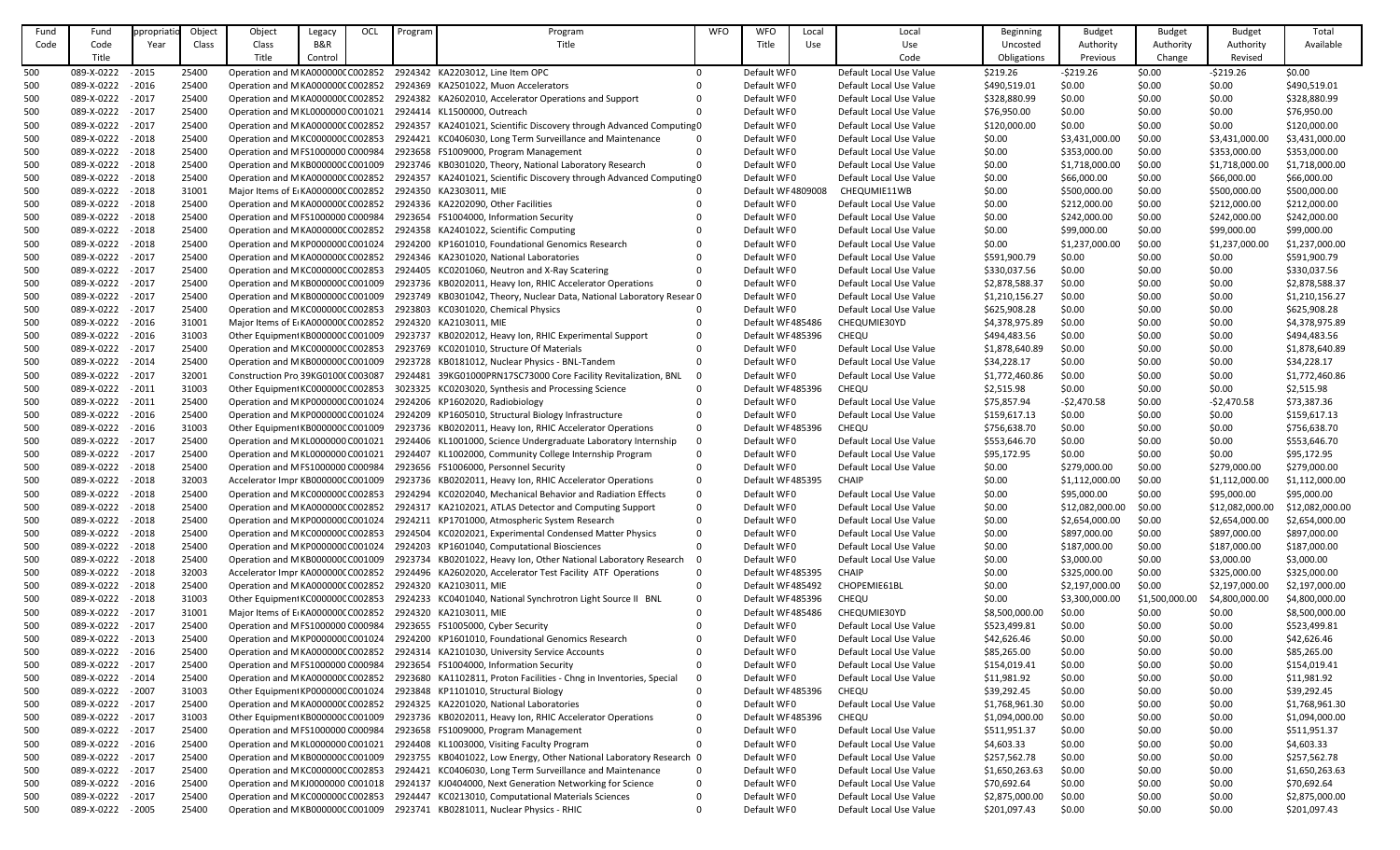| Fund | Fund              | propriat | Object | Object                            | Legacy  | OCL | Program | Program                                                                       | <b>WFO</b> | <b>WFO</b>         | Local | Local                   | <b>Beginning</b> | <b>Budget</b>   | <b>Budget</b> | <b>Budget</b>   | Total           |
|------|-------------------|----------|--------|-----------------------------------|---------|-----|---------|-------------------------------------------------------------------------------|------------|--------------------|-------|-------------------------|------------------|-----------------|---------------|-----------------|-----------------|
| Code | Code              | Year     | Class  | Class                             | B&R     |     |         | Title                                                                         |            | Title              | Use   | Use                     | Uncosted         | Authority       | Authority     | Authority       | Available       |
|      |                   |          |        |                                   |         |     |         |                                                                               |            |                    |       |                         |                  |                 |               |                 |                 |
|      | Title             |          |        | Title                             | Control |     |         |                                                                               |            |                    |       | Code                    | Obligations      | Previous        | Change        | Revised         |                 |
| 500  | 089-X-0222        | $-2016$  | 31003  | Other Equipment KC000000C C002853 |         |     |         | 2924242 KC0403020, Center for Functional Nanomaterials BNL                    | $\Omega$   | Default WF485396   |       | CHEQU                   | \$410,798.13     | \$0.00          | \$0.00        | \$0.00          | \$410,798.13    |
| 500  | 089-X-0222 - 2017 |          | 25400  | Operation and MKC000000CC002853   |         |     |         | 2924472 KC0201070, X-Ray Scattering                                           |            | Default WF0        |       | Default Local Use Value | \$595,500.79     | \$0.00          | \$0.00        | \$0.00          | \$595,500.79    |
| 500  | 089-X-0222        | $-2017$  | 25400  | Operation and MKC000000CC002853   |         |     |         | 2923807 KC0302010, Chemical Energy                                            |            | Default WF0        |       | Default Local Use Value | \$1,600,623.43   | \$0.00          | \$0.00        | \$0.00          | \$1,600,623.43  |
| 500  | 089-X-0222        | $-2018$  | 25400  | Operation and MKB000000CC001009   |         |     |         | 2923749 KB0301042, Theory, Nuclear Data, National Laboratory Resear 0         |            | Default WF0        |       | Default Local Use Value | \$0.00           | \$1,618,000.00  | \$0.00        | \$1,618,000.00  | \$1,618,000.00  |
| 500  | 089-X-0222        | $-2018$  | 25400  | Operation and MKJ0000000 C001018  |         |     |         | 2924474 KJ0402010, Computer Sciences - Research                               |            | Default WF0        |       | Default Local Use Value | \$0.00           | \$750,000.00    | \$0.00        | \$750,000.00    | \$750,000.00    |
| 500  | 089-X-0222        | $-2018$  | 25400  | Operation and MKA000000CC002852   |         |     |         | 2924346 KA2301020, National Laboratories                                      |            | Default WF0        |       | Default Local Use Value | \$0.00           | \$702,000.00    | \$0.00        | \$702,000.00    | \$702,000.00    |
|      | 089-X-0222 - 2018 |          | 25400  | Operation and MFS1000000 C000984  |         |     |         | 2923653 FS1002000, Security Systems                                           |            | Default WF0        |       | Default Local Use Value | \$0.00           | \$424,000.00    | \$0.00        | \$424,000.00    | \$424,000.00    |
| 500  |                   |          |        |                                   |         |     |         |                                                                               |            |                    |       |                         |                  |                 |               |                 |                 |
| 500  | 089-X-0222 - 2018 |          | 25400  | Operation and MKB000000CC001009   |         |     |         | 2923721 KB0101022, Medium Energy, Other National Laboratory Resea 0           |            | Default WF0        |       | Default Local Use Value | \$0.00           | \$1,081,000.00  | \$0.00        | \$1,081,000.00  | \$1,081,000.00  |
| 500  | 089-X-0222        | $-2018$  | 25400  | Operation and MKJ0000000 C001018  |         |     |         | 2924516 KJ0403040, Computational Partnerships - Collaboratories               | - 0        | Default WF0        |       | Default Local Use Value | \$0.00           | \$120,000.00    | \$0.00        | \$120,000.00    | \$120,000.00    |
| 500  | 089-X-0222        | $-2018$  | 25400  | Operation and MKA000000CC002852   |         |     |         | 2924319 KA2102090, Other Facilities                                           |            | Default WF0        |       | Default Local Use Value | \$0.00           | \$160,000.00    | \$0.00        | \$160,000.00    | \$160,000.00    |
| 500  | 089-X-0222        | $-2018$  | 25400  | Operation and MKB000000CC001009   |         |     |         | 2923733 KB0201021, Heavy Ion, RHIC Research                                   |            | Default WF0        |       | Default Local Use Value | \$0.00           | \$2,624,000.00  | \$0.00        | \$2,624,000.00  | \$2,624,000.00  |
| 500  | 089-X-0222        | $-2018$  | 25400  | Operation and MKB000000CC001009   |         |     |         | 2923737 KB0202012, Heavy Ion, RHIC Experimental Support                       |            | Default WF0        |       | Default Local Use Value | \$0.00           | \$16,912,000.00 | \$0.00        | \$16,912,000.00 | \$16,912,000.00 |
| 500  | 089-X-0222        | $-2018$  | 25400  | Operation and MKP000000CC001024   |         |     |         | 2924209 KP1605010, Structural Biology Infrastructure                          |            | Default WF0        |       | Default Local Use Value | \$0.00           | \$1,196,000.00  | \$0.00        | \$1,196,000.00  | \$1,196,000.00  |
| 500  | 089-X-0222        | $-2018$  | 25400  | Operation and MKA000000CC002852   |         |     |         | 2924371 KA2501032, National Laboratories                                      |            | Default WF0        |       | Default Local Use Value | \$0.00           | \$616,000.00    | \$0.00        | \$616,000.00    | \$616,000.00    |
| 500  | 089-X-0222        | $-2016$  | 25400  | Operation and MKP000000CC001024   |         |     |         | 2924203 KP1601040, Computational Biosciences                                  |            | Default WF0        |       | Default Local Use Value | \$415,197.40     | \$0.00          | \$0.00        | \$0.00          | \$415,197.40    |
| 500  | 089-X-0222        | $-2016$  | 25400  | Operation and MKL0000000 C001021  |         |     |         | 2924414 KL1500000, Outreach                                                   |            | Default WF0        |       | Default Local Use Value | \$2,262.77       | \$0.00          | \$0.00        | \$0.00          | \$2,262.77      |
|      | 089-X-0222        | $-2017$  | 25400  | Operation and MKL0000000 C001021  |         |     |         | 2924408 KL1003000, Visiting Faculty Program                                   |            | Default WF0        |       | Default Local Use Value | \$120,000.00     | \$0.00          | \$0.00        | \$0.00          | \$120,000.00    |
| 500  |                   |          |        |                                   |         |     |         |                                                                               |            |                    |       |                         |                  |                 |               |                 |                 |
| 500  | 089-X-0222 - 2016 |          | 25400  | Operation and MKC000000CC002853   |         |     |         | 2924447 KC0213010, Computational Materials Sciences                           |            | Default WF0        |       | Default Local Use Value | \$2,141,187.26   | \$0.00          | \$0.00        | \$0.00          | \$2,141,187.26  |
| 500  | 089-X-0222 - 2017 |          | 25400  | Operation and MKA000000CC002852   |         |     |         | 2924366 KA2501012, National Laboratories                                      |            | Default WF0        |       | Default Local Use Value | \$924.97         | \$0.00          | \$0.00        | \$0.00          | \$924.97        |
| 500  | 089-X-0222        | $-2017$  | 25400  | Operation and MKP000000CC001024   |         |     |         | 2924216 KP1703020, Earth System Modeling                                      |            | Default WF0        |       | Default Local Use Value | \$358,481.36     | \$0.00          | \$0.00        | \$0.00          | \$358,481.36    |
| 500  | 089-X-0222        | $-2017$  | 25400  | Operation and MKA000000CC002852   |         |     |         | 2924319 KA2102090, Other Facilities                                           |            | Default WF0        |       | Default Local Use Value | \$97,189.23      | \$0.00          | \$0.00        | \$0.00          | \$97,189.23     |
| 500  | 089-X-0222        | $-2015$  | 25400  | Operation and MKA000000CC002852   |         |     |         | 2924313 KA2101020, National Laboratories                                      |            | Default WF 485474  |       | CHOPEMIE30YD            | \$43,502.97      | \$0.00          | \$0.00        | \$0.00          | \$43,502.97     |
| 500  | 089-X-0222        | $-2017$  | 25400  | Operation and MKA000000CC002852   |         |     |         | 2924358 KA2401022, Scientific Computing                                       |            | Default WF0        |       | Default Local Use Value | \$232,519.94     | \$0.00          | \$0.00        | \$0.00          | \$232,519.94    |
| 500  | 089-X-0222        | $-2017$  | 25400  | Operation and MKP000000CC001024   |         |     |         | 2924211 KP1701000, Atmospheric System Research                                |            | Default WF0        |       | Default Local Use Value | \$1,194,416.20   | \$0.00          | \$0.00        | \$0.00          | \$1,194,416.20  |
| 500  | 089-X-0222 - 2017 |          | 25400  | Operation and MKP000000CC001024   |         |     |         | 2924200 KP1601010, Foundational Genomics Research                             |            | Default WF0        |       | Default Local Use Value | \$2,125,100.00   | \$0.00          | \$0.00        | \$0.00          | \$2,125,100.00  |
| 500  | 089-X-0222        | $-2015$  | 25400  | Operation and MKP000000CC001024   |         |     |         | 2924417 KP1606000, STARTING IN FY 2018, DO NOT USE !!! Mesoscale to           |            | Default WF0        |       | Default Local Use Value | \$426,274.76     | \$0.00          | \$0.00        | \$0.00          | \$426,274.76    |
|      |                   |          | 25400  |                                   |         |     |         | 2923657 FS1007000, Material Control and Accountability                        | - 0        |                    |       |                         |                  |                 |               |                 |                 |
| 500  | 089-X-0222        | $-2017$  |        | Operation and MFS1000000 C000984  |         |     |         |                                                                               |            | Default WF0        |       | Default Local Use Value | \$466,015.26     | \$0.00          | \$0.00        | \$0.00          | \$466,015.26    |
| 500  | 089-X-0222        | $-2017$  | 25400  | Operation and MKB000000CC001009   |         |     |         | 2924156 KB0201052, Heavy Ion Accelerator R&D Natl Lab Research                |            | Default WF0        |       | Default Local Use Value | \$817,467.84     | \$0.00          | \$0.00        | \$0.00          | \$817,467.84    |
| 500  | 089-X-0222 - 2012 |          | 25400  |                                   |         |     |         | Operation and MKA000000C C002852 2923679 KA1102080, Proton Facilities - Other |            | Default WF0        |       | Default Local Use Value | \$1,492.25       | \$0.00          | \$0.00        | \$0.00          | \$1,492.25      |
| 500  | 089-X-0222 - 2017 |          | 25400  | Operation and MKA000000CC002852   |         |     |         | 2924368 KA2501021, LHC Accelerator Research                                   |            | Default WF0        |       | Default Local Use Value | \$1,191,242.15   | \$0.00          | \$0.00        | \$0.00          | \$1,191,242.15  |
| 500  | 089-X-0222        | $-2017$  | 25400  | Operation and MKC000000CC002853   |         |     |         | 3023325 KC0203020, Synthesis and Processing Science                           |            | Default WF0        |       | Default Local Use Value | \$887,796.19     | \$0.00          | \$0.00        | \$0.00          | \$887,796.19    |
| 500  | 089-X-0222 - 2017 |          | 25400  | Operation and MFS1000000 C000984  |         |     |         | 2923656 FS1006000, Personnel Security                                         |            | Default WF0        |       | Default Local Use Value | \$214,863.42     | \$0.00          | \$0.00        | \$0.00          | \$214,863.42    |
| 500  | 089-X-0222 - 2017 |          | 25400  | Operation and MKJ0000000 C001018  |         |     |         | 2924474 KJ0402010, Computer Sciences - Research                               |            | Default WF0        |       | Default Local Use Value | \$450,000.00     | \$0.00          | \$0.00        | \$0.00          | \$450,000.00    |
| 500  | 089-X-0222 - 2017 |          | 25400  | Operation and MKJ0000000 C001018  |         |     |         | 2924137 KJ0404000, Next Generation Networking for Science                     | -0         | Default WF0        |       | Default Local Use Value | \$730,000.00     | \$0.00          | \$0.00        | \$0.00          | \$730,000.00    |
| 500  | 089-X-0222        | $-2017$  | 25400  | Operation and MKC000000CC002853   |         |     |         | 2924242 KC0403020, Center for Functional Nanomaterials BNL                    | $\Omega$   | Default WF0        |       | Default Local Use Value | \$11,363,791.95  | \$0.00          | \$0.00        | \$0.00          | \$11,363,791.95 |
| 500  | 089-X-0222        | $-2018$  | 32001  | Construction Pro 39KG0100(C003087 |         |     |         | 2924481 39KG01000PRN17SC73000 Core Facility Revitalization, BNL               |            | Default WF0        |       | Default Local Use Value | \$0.00           | \$852,233.00    | \$0.00        | \$852,233.00    | \$852,233.00    |
| 500  | 089-X-0222        | $-2018$  | 25400  | Operation and MKC000000CC002853   |         |     |         | 2924405 KC0201060, Neutron and X-Ray Scatering                                | - 0        | Default WF0        |       | Default Local Use Value | \$0.00           | \$1,116,000.00  | \$0.00        | \$1,116,000.00  | \$1,116,000.00  |
|      |                   |          |        |                                   |         |     |         |                                                                               |            |                    |       |                         |                  |                 |               |                 |                 |
| 500  | 089-X-0222 - 2018 |          | 31003  | Other Equipment KB000000C C001009 |         |     |         | 2923737 KB0202012, Heavy Ion, RHIC Experimental Support                       | - 0        | Default WF485396   |       | CHEQU                   | \$0.00           | \$974,799.00    | \$0.00        | \$974,799.00    | \$974,799.00    |
| 500  | 089-X-0222 - 2018 |          | 25400  | Operation and MKC000000CC002853   |         |     |         | 2924506 KC0202031, Theoretical Condensed Matter Physics                       | -0         | Default WF0        |       | Default Local Use Value | \$0.00           | \$931,000.00    | \$0.00        | \$931,000.00    | \$931,000.00    |
| 500  | 089-X-0222        | $-2013$  | 32001  | Construction Pro 39KG0000(C002739 |         |     |         | 2924227 39KG01000PRN10SC72000, Renovate Science Laboratories, Pr 0            |            | Default WF0        |       | Default Local Use Value | \$127.20         | $-5127.20$      | \$0.00        | $-$127.20$      | \$0.00          |
| 500  | 089-X-0222 - 2014 |          | 25400  | Operation and MKP000000CC001024   |         |     |         | 2924200 KP1601010, Foundational Genomics Research                             | - 0        | Default WF0        |       | Default Local Use Value | \$180,000.00     | \$0.00          | \$0.00        | \$0.00          | \$180,000.00    |
| 500  | 089-X-0222 - 2017 |          | 25400  | Operation and MKA000000CC002852   |         |     |         | 2924313 KA2101020, National Laboratories                                      |            | Default WF0        |       | Default Local Use Value | \$2,551,418.41   | \$0.00          | \$0.00        | \$0.00          | \$2,551,418.41  |
| 500  | 089-X-0222        | $-2017$  | 25400  | Operation and MKA000000CC002852   |         |     |         | 2924369 KA2501022, Muon Accelerators                                          |            | Default WF0        |       | Default Local Use Value | \$250,000.00     | \$0.00          | \$0.00        | \$0.00          | \$250,000.00    |
| 500  | 089-X-0222 - 2017 |          | 25400  | Operation and MKC000000CC002853   |         |     |         | 2923775 KC0202030, DO NOT USE!!! Condensed Matter Theory, ParticlO            |            | Default WF0        |       | Default Local Use Value | \$183,023.62     | \$0.00          | \$0.00        | \$0.00          | \$183,023.62    |
| 500  | 089-X-0222 - 2017 |          | 31003  | Other Equipment KA000000C C002852 |         |     |         | 2924363 KA2403013, Other Projects                                             |            | Default WF485396   |       | <b>CHEQU</b>            | \$750,000.00     | \$0.00          | \$0.00        | \$0.00          | \$750,000.00    |
| 500  | 089-X-0222        | $-2017$  | 25400  | Operation and MKC000000CC002853   |         |     |         | 2924460 KC0301050, Condensed Phase & Interfacial Molecular Science 0          |            | Default WF0        |       | Default Local Use Value | \$379,501.80     | \$0.00          | \$0.00        | \$0.00          | \$379,501.80    |
| 500  | 089-X-0222 - 2017 |          | 25400  | Operation and MKB000000CC001009   |         |     |         | 2923721 KB0101022, Medium Energy, Other National Laboratory Resea 0           |            | Default WF0        |       | Default Local Use Value | \$348,402.54     | \$0.00          | \$0.00        | \$0.00          | \$348,402.54    |
|      |                   |          |        |                                   |         |     |         |                                                                               |            |                    |       |                         |                  |                 |               |                 |                 |
| 500  | 089-X-0222 - 2017 |          | 31001  | Major Items of ErKA000000CC002852 |         |     |         | 2924350 KA2303011, MIE                                                        | - ೧        | Default WF 4809008 |       | CHEQUMIE11WB            | \$2,334,659.11   | \$0.00          | \$0.00        | \$0.00          | \$2,334,659.11  |
| 500  | 089-X-0222 - 2015 |          | 25400  | Operation and MKC000000CC002853   |         |     |         | 2924232 KC0401030, National Synchrotron Light Source BNL                      | - 0        | Default WF0        |       | Default Local Use Value | \$783.45         | $-5648.12$      | \$0.00        | $-5648.12$      | \$135.33        |
| 500  | 089-X-0222 - 2017 |          | 25400  | Operation and MKC000000CC002853   |         |     |         | 2924295 KC0202050, Physical Behavior of Materials                             |            | Default WF0        |       | Default Local Use Value | \$19,932.29      | \$0.00          | \$0.00        | \$0.00          | \$19,932.29     |
| 500  | 089-X-0222        | $-2017$  | 25400  | Operation and MFS1000000 C000984  |         |     |         | 2923653 FS1002000, Security Systems                                           |            | Default WF0        |       | Default Local Use Value | \$750,295.68     | \$0.00          | \$0.00        | \$0.00          | \$750,295.68    |
| 500  | 089-X-0222 - 2017 |          | 25400  | Operation and MKJ0000000 C001018  |         |     |         | 2924476 KJ0403010, Computational Partnerships - SciDAC                        |            | Default WF0        |       | Default Local Use Value | \$820,586.31     | \$0.00          | \$0.00        | \$0.00          | \$820,586.31    |
| 500  | 089-X-0222        | $-2018$  | 25400  | Operation and MKC000000CC002853   |         |     |         | 2924300 KC0304030, Solar Photochemistry                                       |            | Default WF0        |       | Default Local Use Value | \$0.00           | \$2,480,000.00  | \$0.00        | \$2,480,000.00  | \$2,480,000.00  |
| 500  | 089-X-0222        | $-2018$  | 25400  | Operation and MKC000000CC002853   |         |     |         | 2923807 KC0302010, Chemical Energy                                            |            | Default WF0        |       | Default Local Use Value | \$0.00           | \$1,476,000.00  | \$0.00        | \$1,476,000.00  | \$1,476,000.00  |
| 500  | 089-X-0222 - 2018 |          | 25400  | Operation and MKL0000000 C001021  |         |     |         | 2924408 KL1003000, Visiting Faculty Program                                   |            | Default WF0        |       | Default Local Use Value | \$0.00           | \$240,000.00    | \$0.00        | \$240,000.00    | \$240,000.00    |
| 500  | 089-X-0222        | $-2018$  | 25400  | Operation and MKL0000000 C001021  |         |     |         | 2924407 KL1002000, Community College Internship Program                       | -0         | Default WF0        |       | Default Local Use Value | \$0.00           | \$80,000.00     | \$0.00        | \$80,000.00     | \$80,000.00     |
| 500  | 089-X-0222        | $-2018$  | 25400  | Operation and MKB000000CC001009   |         |     |         | 2923736 KB0202011, Heavy Ion, RHIC Accelerator Operations                     | - 0        | Default WF0        |       | Default Local Use Value | \$0.00           | \$62,325,000.00 | \$0.00        | \$62,325,000.00 | \$62,325,000.00 |
|      |                   |          |        |                                   |         |     |         |                                                                               |            |                    |       |                         |                  |                 |               |                 |                 |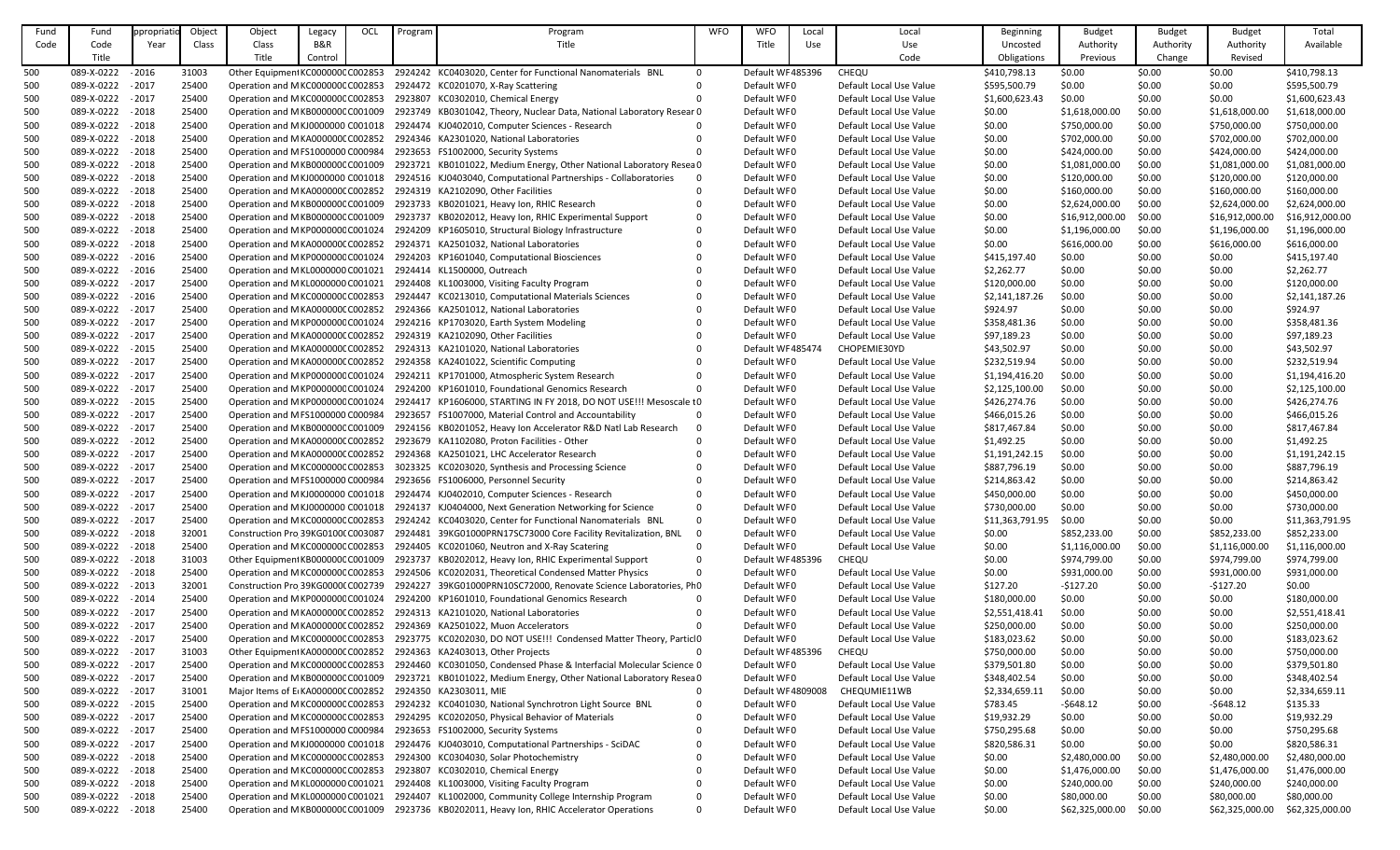| Fund       | Fund              | ppropriat | Object | Object                            | Legacy  | OCL | Program | Program                                                                                                 | <b>WFO</b>     | <b>WFO</b>       | Local | Local                   | Beginning      | <b>Budget</b>   | <b>Budget</b> | <b>Budget</b>   | Total           |
|------------|-------------------|-----------|--------|-----------------------------------|---------|-----|---------|---------------------------------------------------------------------------------------------------------|----------------|------------------|-------|-------------------------|----------------|-----------------|---------------|-----------------|-----------------|
| Code       | Code              | Year      | Class  | Class                             | B&R     |     |         | Title                                                                                                   |                | Title            | Use   | Use                     | Uncosted       | Authority       | Authority     | Authority       | Available       |
|            | Title             |           |        | Title                             | Control |     |         |                                                                                                         |                |                  |       | Code                    | Obligations    | Previous        | Change        | Revised         |                 |
| 500        | 089-X-0222        | $-2018$   | 25400  | Operation and MKA000000CC002852   |         |     |         | 2924496 KA2602020, Accelerator Test Facility ATF Operations                                             | $\overline{0}$ | Default WF0      |       | Default Local Use Value | \$0.00         | \$2,119,000.00  | \$0.00        | \$2,119,000.00  | \$2,119,000.00  |
| 500        | 089-X-0222 - 2018 |           | 25400  | Operation and MFS1000000 C000984  |         |     |         | 2923652 FS1001000, Protective Forces                                                                    |                | Default WF0      |       | Default Local Use Value | \$0.00         | \$3,219,000.00  | \$0.00        | \$3,219,000.00  | \$3,219,000.00  |
| 500        | 089-X-0222        | $-2018$   | 25400  | Operation and MKA000000CC002852   |         |     |         | 2924325 KA2201020, National Laboratories                                                                |                | Default WF0      |       | Default Local Use Value | \$0.00         | \$2,975,000.00  | \$0.00        | \$2,975,000.00  | \$2,975,000.00  |
| 500        | 089-X-0222        | $-2018$   | 25400  | Operation and MKC000000CC002853   |         |     |         | 2924299 KC0304020, Physical Biosciences                                                                 |                | Default WF0      |       | Default Local Use Value | \$0.00         | \$1,403,000.00  | \$0.00        | \$1,403,000.00  | \$1,403,000.00  |
| 500        | 089-X-0222        | $-2014$   | 25400  | Operation and MKB000000CC001009   |         |     |         | 2923741 KB0281011, Nuclear Physics - RHIC                                                               |                | Default WF0      |       | Default Local Use Value | \$82,974.96    | \$0.00          | \$0.00        | \$0.00          | \$82,974.96     |
| 500        | 089-X-0222        | $-2017$   | 25400  | Operation and MKA000000CC002852   |         |     |         | 2924317 KA2102021, ATLAS Detector and Computing Support                                                 |                | Default WF0      |       | Default Local Use Value | \$9,236,115.22 | \$0.00          | \$0.00        | \$0.00          | \$9,236,115.22  |
| 500        | 089-X-0222        | $-2017$   | 25400  | Operation and MKA000000CC002852   |         |     |         | 2924380 KA2601020, National Laboratories                                                                |                | Default WF0      |       | Default Local Use Value | \$350,944.67   | \$0.00          | \$0.00        | \$0.00          | \$350,944.67    |
| 500        | 089-X-0222 - 2017 |           | 31003  | Other Equipment KC000000C C002853 |         |     |         | 2924242 KC0403020, Center for Functional Nanomaterials BNL                                              |                | Default WF485396 |       | <b>CHEQU</b>            | \$600,000.00   | \$0.00          | \$0.00        | \$0.00          | \$600,000.00    |
|            | 089-X-0222 - 2016 |           | 25400  | Operation and MKC000000CC002853   |         |     |         | 2924305 KC0406020, Accelerator and Detector Research                                                    |                | Default WF0      |       | Default Local Use Value | \$60,138.03    | \$0.00          | \$0.00        | \$0.00          | \$60,138.03     |
| 500<br>500 | 089-X-0222        | $-2016$   | 31003  | Other Equipment FS1000000 C000984 |         |     |         | 2923655 FS1005000, Cyber Security                                                                       |                | Default WF485396 |       | <b>CHEQU</b>            | \$508,268.60   | \$0.00          | \$0.00        | \$0.00          | \$508,268.60    |
| 500        | 089-X-0222 - 2017 |           | 25400  | Operation and MKC000000CC002853   |         |     |         | 2923774 KC0202020, DO NOT USE!!! Experimental Condensed Matter P0                                       |                | Default WF0      |       | Default Local Use Value | \$477,041.88   | \$0.00          | \$0.00        | \$0.00          | \$477,041.88    |
|            | 089-X-0222        | $-2016$   | 25400  | Operation and MKP000000CC001024   |         |     |         | 2924205 KP1602010, Radiochemistry and Imaging Instrumentation                                           |                | Default WF0      |       | Default Local Use Value |                |                 |               |                 | \$521,900.65    |
| 500        | 089-X-0222 - 2017 |           |        |                                   |         |     |         |                                                                                                         |                |                  |       |                         | \$521,900.65   | \$0.00          | \$0.00        | \$0.00          |                 |
| 500        |                   |           | 25400  | Operation and MKA000000CC002852   |         |     |         | 2924328 KA2202010, Experimental Operations and Support                                                  |                | Default WF0      |       | Default Local Use Value | \$359,003.14   | \$0.00          | \$0.00        | \$0.00          | \$359,003.14    |
| 500        | 089-X-0222 - 2017 |           | 25400  | Operation and MFS1000000 C000984  |         |     |         | 2923652 FS1001000, Protective Forces                                                                    |                | Default WF0      |       | Default Local Use Value | \$633,591.08   | \$0.00          | \$0.00        | \$0.00          | \$633,591.08    |
| 500        | 089-X-0222        | $-2017$   | 32001  | Construction Pro 39KA0000CC002786 |         |     |         | 2924263 39KA00000PRN11SC40000, Long Baseline Neutrino Experimen0                                        |                | Default WF0      |       | Default Local Use Value | \$1,650,069.21 | \$0.00          | \$0.00        | \$0.00          | \$1,650,069.21  |
| 500        | 089-X-0222        | $-2016$   | 25400  | Operation and MKA000000CC002852   |         |     |         | 2924357 KA2401021, Scientific Discovery through Advanced Computing 0                                    |                | Default WF0      |       | Default Local Use Value | \$13,031.12    | \$0.00          | \$0.00        | \$0.00          | \$13,031.12     |
| 500        | 089-X-0222        | $-2017$   | 25400  | Operation and MKC000000CC002853   |         |     |         | 2924300 KC0304030, Solar Photochemistry                                                                 |                | Default WF0      |       | Default Local Use Value | \$2,845,516.62 | \$0.00          | \$0.00        | \$0.00          | \$2,845,516.62  |
| 500        | 089-X-0222        | $-2005$   | 25400  | Operation and MKA000000CC002852   |         |     |         | 2923681 KA1102812, Proton Facilities - Chng in Inventories, Common U0                                   |                | Default WF0      |       | Default Local Use Value | \$13,915.26    | \$0.00          | \$0.00        | \$0.00          | \$13,915.26     |
| 500        | 089-X-0222 - 2017 |           | 25400  | Operation and MKB000000CC001009   |         |     |         | 2923737 KB0202012, Heavy Ion, RHIC Experimental Support                                                 |                | Default WF0      |       | Default Local Use Value | \$8,542,881.26 | \$0.00          | \$0.00        | \$0.00          | \$8,542,881.26  |
| 500        | 089-X-0222        | $-2016$   | 25400  | Operation and MKC000000CC002853   |         |     |         | 2924192 KC0207010, Energy Frontier Research Centers EFRCs                                               |                | Default WF0      |       | Default Local Use Value | \$308,303.74   | \$0.00          | \$0.00        | \$0.00          | \$308,303.74    |
| 500        | 089-X-0222        | $-2005$   | 25400  | Operation and MKA000000CC002852   |         |     |         | 2923680 KA1102811, Proton Facilities - Chng in Inventories, Special                                     |                | Default WF0      |       | Default Local Use Value | \$437,633.18   | \$0.00          | \$0.00        | \$0.00          | \$437,633.18    |
| 500        | 089-X-0222 - 2014 |           | 25400  | Operation and MKA000000CC002852   |         |     |         | 2923681 KA1102812, Proton Facilities - Chng in Inventories, Common U0                                   |                | Default WF0      |       | Default Local Use Value | \$433,221.38   | \$0.00          | \$0.00        | \$0.00          | \$433,221.38    |
| 500        | 089-X-0222        | $-2018$   | 32001  | Construction Pro 39KA0000CC002786 |         |     |         | 2924263 39KA00000PRN11SC40000, Long Baseline Neutrino Experimen0                                        |                | Default WF0      |       | Default Local Use Value | \$0.00         | \$2,700,000.00  | \$0.00        | \$2,700,000.00  | \$2,700,000.00  |
| 500        | 089-X-0222        | $-2018$   | 25400  | Operation and MKA000000CC002852   |         |     |         | 2924368 KA2501021, LHC Accelerator Research                                                             |                | Default WF0      |       | Default Local Use Value | \$0.00         | \$1,141,000.00  | \$0.00        | \$1,141,000.00  | \$1,141,000.00  |
| 500        | 089-X-0222        | $-2018$   | 25400  | Operation and MKA000000CC002852   |         |     |         | 2924328 KA2202010, Experimental Operations and Support                                                  |                | Default WF0      |       | Default Local Use Value | \$0.00         | \$858,000.00    | \$0.00        | \$858,000.00    | \$858,000.00    |
| 500        | 089-X-0222        | $-2018$   | 25400  | Operation and MKC000000CC002853   |         |     |         | 2924242 KC0403020, Center for Functional Nanomaterials BNL                                              |                | Default WF0      |       | Default Local Use Value | \$0.00         | \$10,147,000.00 | \$0.00        | \$10,147,000.00 | \$10,147,000.00 |
| 500        | 089-X-0222        | $-2018$   | 25400  | Operation and MKC000000CC002853   |         |     |         | 2924472 KC0201070, X-Ray Scattering                                                                     |                | Default WF0      |       | Default Local Use Value | \$0.00         | \$808,000.00    | \$0.00        | \$808,000.00    | \$808,000.00    |
| 500        | 089-X-0222        | $-2018$   | 25400  | Operation and MKP000000CC001024   |         |     |         | 2924462 KP1703040, Climate Model Development and Validation                                             |                | Default WF0      |       | Default Local Use Value | \$0.00         | \$140,000.00    | \$0.00        | \$140,000.00    | \$140,000.00    |
| 510        | 089-X-0222 - 2017 |           | 25400  |                                   |         |     |         | Operation and M4.56E+08 C003005 6600199 456165021, Cooperative Research And Development Agreeme 4860747 |                | CHAGR8710        |       | Default Local Use Value | \$94,245.21    | \$0.00          | \$0.00        | \$0.00          | \$94,245.21     |
| 510        | 089-X-0222 - 2017 |           | 25400  | Operation and M4.56E+08 C003005   |         |     |         | 6600199 456165021, Cooperative Research And Development Agreeme 4860934                                 |                | CHAGR8730        |       | Default Local Use Value | \$5,519.07     | \$0.00          | \$0.00        | \$0.00          | \$5,519.07      |
| 510        | 089-X-0222 - 2018 |           | 25400  | Operation and M4.56E+08 C003005   |         |     |         | 6600199 456165021, Cooperative Research And Development Agreeme 4861004                                 |                | CHAGR8410        |       | Default Local Use Value | \$0.00         | \$44,930.10     | \$0.00        | \$44,930.10     | \$44,930.10     |
| 510        | 089-X-0222        | $-2017$   | 25400  | Operation and M4.56E+08 C003005   |         |     |         | 6600199 456165021, Cooperative Research And Development Agreeme 4861014                                 |                | CHAGR8400        |       | Default Local Use Value | \$23,840.15    | \$0.00          | \$0.00        | \$0.00          | \$23,840.15     |
| 510        | 089-X-0222 - 2018 |           | 25400  | Operation and M4.56E+08 C003005   |         |     |         | 6600199 456165021, Cooperative Research And Development Agreeme 4861014                                 |                | <b>CHAGR8400</b> |       | Default Local Use Value | \$0.00         | \$108,309.33    | \$12,582.09   | \$120,891.42    | \$120,891.42    |
| 510        | 089-X-0222 - 2017 |           | 25400  | Operation and M4.56E+08 C003005   |         |     |         | 6600199 456165021, Cooperative Research And Development Agreeme 4861036                                 |                | CHAGR8400        |       | Default Local Use Value | \$10,223.77    | \$0.00          | \$0.00        | \$0.00          | \$10,223.77     |
| 510        | 089-X-0222        | $-2017$   | 25400  | Operation and M4.56E+08 C003005   |         |     |         | 6600199 456165021, Cooperative Research And Development Agreeme 4861004                                 |                | CHAGR8410        |       | Default Local Use Value | \$14,968.90    | \$0.00          | \$0.00        | \$0.00          | \$14,968.90     |
| 511        | 089-X-0222 - 2014 |           | 25400  | Operation and M4.56E+08 C003005   |         |     |         | 6600146 456160031, Industry - Domestic                                                                  | 4860871        | CHAGR8720        |       | Default Local Use Value | \$209,237.49   | \$0.00          | \$0.00        | \$0.00          | \$209,237.49    |
| 511        | 089-X-0222 - 2017 |           | 25400  | Operation and M4.56E+08 C003005   |         |     |         | 6600146 456160031, Industry - Domestic                                                                  | 4861046        | CHAGR8410        |       | Default Local Use Value | \$11,250.00    | \$0.00          | \$0.00        | \$0.00          | \$11,250.00     |
| 511        | 089-X-0222 - 2017 |           | 25400  | Operation and M4.56E+08 C003005   |         |     |         | 6600146 456160031, Industry - Domestic                                                                  | 4861030        | CHAGR8400        |       | Default Local Use Value | \$1,696.16     | \$0.00          | \$0.00        | \$0.00          | \$1,696.16      |
| 511        | 089-X-0222 - 2017 |           | 25400  | Operation and M4.56E+08 C003005   |         |     |         | 6600146 456160031, Industry - Domestic                                                                  | 4860949        | CHAGR8730        |       | Default Local Use Value | \$10,245.93    | \$0.00          | \$0.00        | \$0.00          | \$10,245.93     |
| 511        | 089-X-0222 - 2017 |           | 25400  | Operation and M4.56E+08 C003005   |         |     |         | 6600146 456160031, Industry - Domestic                                                                  | 4861031        | CHAGR8400        |       | Default Local Use Value | \$20,000.00    | \$0.00          | \$0.00        | \$0.00          | \$20,000.00     |
| 511        | 089-X-0222        | $-2018$   | 25400  | Operation and M4.56E+08 C003005   |         |     |         | 6600146 456160031, Industry - Domestic                                                                  | 4860971        | CHAGR8730        |       | Default Local Use Value | \$0.00         | \$8,509.23      | \$0.00        | \$8,509.23      | \$8,509.23      |
| 511        | 089-X-0222 - 2018 |           | 25400  | Operation and M4.56E+08 C003005   |         |     |         | 6600146 456160031, Industry - Domestic                                                                  | 4861021        | CHAGR8400        |       | Default Local Use Value | \$0.00         | \$5,172.72      | \$0.00        | \$5,172.72      | \$5,172.72      |
| 511        | 089-X-0222 - 2018 |           | 25400  | Operation and M4.56E+08 C003005   |         |     |         | 6600146 456160031, Industry - Domestic                                                                  | 4861022        | CHAGR8410        |       | Default Local Use Value | \$0.00         | \$2,868,507.51  | \$708,545.47  | \$3,577,052.98  | \$3,577,052.98  |
| 511        | 089-X-0222 - 2018 |           | 25400  | Operation and M4.56E+08 C003005   |         |     |         | 6600146 456160031, Industry - Domestic                                                                  | 4861058        | CHAGR8430        |       | Default Local Use Value | \$0.00         | \$45,000.00     | \$0.00        | \$45,000.00     | \$45,000.00     |
| 511        | 089-X-0222 - 2018 |           | 25400  | Operation and M4.56E+08 C003005   |         |     |         | 6600146 456160031, Industry - Domestic                                                                  | 4860936        | <b>CHAGR8720</b> |       | Default Local Use Value | \$0.00         | \$3,339.21      | \$975.16      | \$4,314.37      | \$4,314.37      |
| 511        | 089-X-0222        | $-2018$   | 25400  | Operation and M4.56E+08 C003005   |         |     |         | 6600146 456160031, Industry - Domestic                                                                  | 4861023        | CHAGR8400        |       | Default Local Use Value | \$0.00         | \$64,826.49     | \$50,329.06   | \$115,155.55    | \$115,155.55    |
| 511        | 089-X-0222 - 2018 |           | 25400  | Operation and M4.56E+08 C003005   |         |     |         | 6600146 456160031, Industry - Domestic                                                                  | 4861056        | CHAGR8400        |       | Default Local Use Value | \$0.00         | \$293,689.32    | \$0.00        | \$293,689.32    | \$293,689.32    |
| 511        | 089-X-0222 - 2018 |           | 25400  | Operation and M4.56E+08 C003005   |         |     |         | 6600146 456160031, Industry - Domestic                                                                  | 4861080        | CHAGR8430        |       | Default Local Use Value | \$0.00         | \$0.00          | \$91,831.68   | \$91,831.68     | \$91,831.68     |
| 511        | 089-X-0222        | $-2017$   | 25400  | Operation and M4.56E+08 C003005   |         |     |         | 6600147 456160032, Industry - Foreign                                                                   | 4860975        | <b>CHAGR8730</b> |       | Default Local Use Value | \$5,204.80     | \$0.00          | \$0.00        | \$0.00          | \$5,204.80      |
| 511        | 089-X-0222 - 2017 |           | 25400  | Operation and M4.56E+08 C003005   |         |     |         | 6600146 456160031, Industry - Domestic                                                                  | 4861027        | CHAGR8400        |       | Default Local Use Value | \$22,087.45    | \$0.00          | $-50.03$      | $-50.03$        | \$22,087.42     |
| 511        | 089-X-0222 - 2015 |           | 25400  | Operation and M4.56E+08 C003005   |         |     |         | 6600146 456160031, Industry - Domestic                                                                  | 4860880        | CHAGR8720        |       | Default Local Use Value | \$8,195.24     | \$0.00          | \$0.00        | \$0.00          | \$8,195.24      |
| 511        | 089-X-0222 - 2017 |           | 25400  | Operation and M4.56E+08 C003005   |         |     |         | 6600146 456160031, Industry - Domestic                                                                  | 4861050        | CHAGR8410        |       | Default Local Use Value | \$44,174.91    | $-50.07$        | \$0.00        | $-50.07$        | \$44,174.84     |
| 511        | 089-X-0222 - 2017 |           | 25400  | Operation and M4.56E+08 C003005   |         |     |         | 6600146 456160031, Industry - Domestic                                                                  | 4861026        | CHAGR8400        |       | Default Local Use Value | \$2,069.60     | $-52,243.82$    | \$0.00        | $-52,243.82$    | $-5174.22$      |
| 511        | 089-X-0222 - 2017 |           | 25400  | Operation and M4.56E+08 C003005   |         |     |         | 6600146 456160031, Industry - Domestic                                                                  | 4861044        | CHAGR8410        |       | Default Local Use Value | \$0.03         | \$0.00          | $-50.03$      | $-50.03$        | \$0.00          |
| 511        | 089-X-0222 - 2018 |           | 25400  | Operation and M4.56E+08 C003005   |         |     |         | 6600146 456160031, Industry - Domestic                                                                  | 4861020        | CHAGR8400        |       | Default Local Use Value | \$0.00         | \$124,248.21    | \$45,873.94   | \$170,122.15    | \$170,122.15    |
| 511        | 089-X-0222 - 2018 |           | 25400  | Operation and M4.56E+08 C003005   |         |     |         | 6600146 456160031, Industry - Domestic                                                                  | 4861046        | CHAGR8410        |       | Default Local Use Value | \$0.00         | \$33,750.00     | \$0.00        | \$33,750.00     | \$33,750.00     |
| 511        | 089-X-0222        | $-2018$   | 25400  | Operation and M4.56E+08 C003005   |         |     |         | 6600146 456160031, Industry - Domestic                                                                  | 4861060        | CHAGR8420        |       | Default Local Use Value | \$0.00         | \$66,262.39     | \$0.00        | \$66,262.39     | \$66,262.39     |
|            |                   |           |        |                                   |         |     |         |                                                                                                         |                |                  |       |                         |                |                 |               |                 |                 |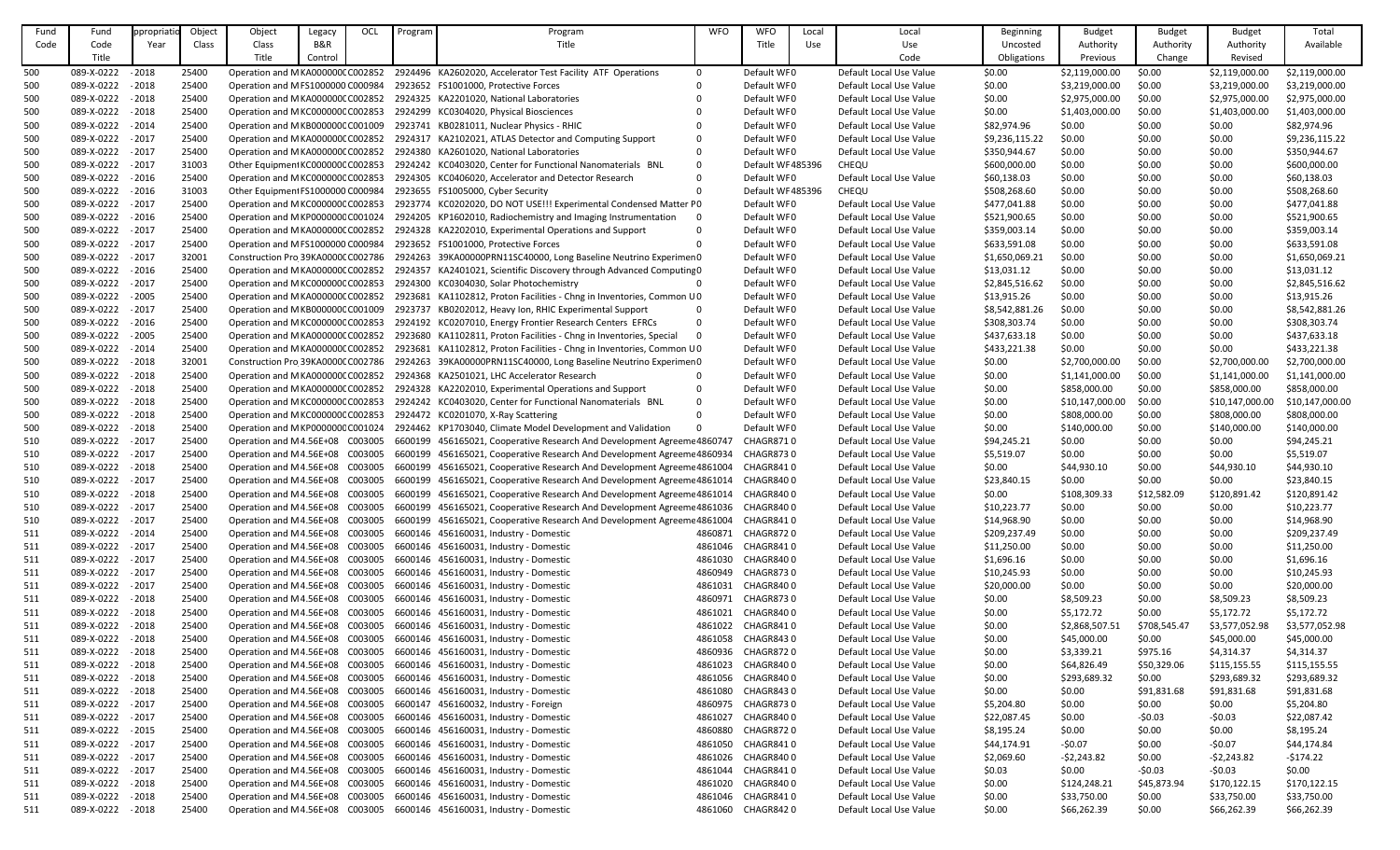| Fund | Fund              | ppropriati | Object | Object                          | Legacy  | OCL | Program | Program                                                               | <b>WFO</b> | <b>WFO</b>        | Local | Local                   | <b>Beginning</b> | <b>Budget</b> | <b>Budget</b> | <b>Budget</b> | Total          |
|------|-------------------|------------|--------|---------------------------------|---------|-----|---------|-----------------------------------------------------------------------|------------|-------------------|-------|-------------------------|------------------|---------------|---------------|---------------|----------------|
| Code | Code              | Year       | Class  | Class                           | B&R     |     |         | Title                                                                 |            | Title             | Use   | Use                     | Uncosted         | Authority     | Authority     | Authority     | Available      |
|      | Title             |            |        | Title                           | Control |     |         |                                                                       |            |                   |       | Code                    | Obligations      | Previous      | Change        | Revised       |                |
| 511  | 089-X-0222        | $-2018$    | 25400  | Operation and M4.56E+08 C003005 |         |     |         | 6600146 456160031, Industry - Domestic                                | 4860686    | CHAGR8780         |       | Default Local Use Value | \$0.00           | \$264,550.00  | \$0.00        | \$264,550.00  | \$264,550.00   |
| 511  | 089-X-0222 - 2017 |            | 25400  | Operation and M4.56E+08 C003005 |         |     |         | 6600147 456160032, Industry - Foreign                                 | 4860813    | CHAGR8720         |       | Default Local Use Value | \$77,323.17      | \$0.00        | \$0.00        | \$0.00        | \$77,323.17    |
| 511  | 089-X-0222 - 2017 |            | 25400  | Operation and M4.56E+08 C003005 |         |     |         | 6600146 456160031, Industry - Domestic                                | 4860928    | CHAGR8730         |       | Default Local Use Value | \$95,137.44      | \$0.00        | \$0.00        | \$0.00        | \$95,137.44    |
| 511  | 089-X-0222 - 2017 |            | 25400  | Operation and M4.56E+08 C003005 |         |     |         | 6600146 456160031, Industry - Domestic                                | 4860936    | CHAGR872 0        |       | Default Local Use Value | \$8,423.32       | \$0.00        | \$0.00        | \$0.00        | \$8,423.32     |
| 511  | 089-X-0222 - 2017 |            | 25400  | Operation and M4.56E+08 C003005 |         |     |         | 6600146 456160031, Industry - Domestic                                | 4860977    | <b>CHAGR8730</b>  |       | Default Local Use Value | \$5,748.27       | \$0.00        | \$0.00        | \$0.00        | \$5,748.27     |
|      |                   |            |        |                                 |         |     |         |                                                                       |            |                   |       |                         |                  |               |               |               |                |
| 511  | 089-X-0222 - 2017 |            | 25400  | Operation and M4.56E+08 C003005 |         |     |         | 6600146 456160031, Industry - Domestic                                | 4861009    | CHAGR8410         |       | Default Local Use Value | \$7,036.36       | \$0.00        | \$0.00        | \$0.00        | \$7,036.36     |
| 511  | 089-X-0222 - 2016 |            | 25400  | Operation and M4.56E+08 C003005 |         |     |         | 6600146 456160031, Industry - Domestic                                | 4860831    | CHAGR8720         |       | Default Local Use Value | \$4,332.74       | \$0.00        | \$0.00        | \$0.00        | \$4,332.74     |
| 511  | 089-X-0222 - 2017 |            | 25400  | Operation and M4.56E+08 C003005 |         |     |         | 6600146 456160031, Industry - Domestic                                | 4860989    | CHAGR8400         |       | Default Local Use Value | \$1,582.55       | $-553.90$     | \$0.00        | $-553.90$     | \$1,528.65     |
| 511  | 089-X-0222 - 2016 |            | 25400  | Operation and M4.56E+08 C003005 |         |     |         | 6600146 456160031, Industry - Domestic                                | 4860931    | CHAGR8720         |       | Default Local Use Value | \$5,157.98       | \$0.00        | \$0.00        | \$0.00        | \$5,157.98     |
| 511  | 089-X-0222        | $-2017$    | 25400  | Operation and M4.56E+08 C003005 |         |     |         | 6600146 456160031, Industry - Domestic                                | 4861047    | CHAGR8410         |       | Default Local Use Value | \$552.18         | \$0.00        | \$0.00        | \$0.00        | \$552.18       |
| 511  | 089-X-0222 - 2017 |            | 25400  | Operation and M4.56E+08 C003005 |         |     |         | 6600146 456160031, Industry - Domestic                                | 4860946    | CHAGR8730         |       | Default Local Use Value | \$75,847.99      | \$0.00        | \$0.00        | \$0.00        | \$75,847.99    |
| 511  | 089-X-0222 - 2017 |            | 25400  | Operation and M4.56E+08 C003005 |         |     |         | 6600146 456160031, Industry - Domestic                                | 4861033    | CHAGR8400         |       | Default Local Use Value | \$2,962.41       | \$0.00        | \$0.00        | \$0.00        | \$2,962.41     |
| 511  | 089-X-0222 - 2017 |            | 25400  | Operation and M4.56E+08 C003005 |         |     |         | 6600146 456160031, Industry - Domestic                                | 4861023    | CHAGR8400         |       | Default Local Use Value | \$70,749.31      | \$0.00        | \$0.00        | \$0.00        | \$70,749.31    |
| 511  | 089-X-0222 - 2018 |            | 25400  | Operation and M4.56E+08 C003005 |         |     |         | 6600147 456160032, Industry - Foreign                                 | 4861074    | CHAGR8420         |       | Default Local Use Value | \$0.00           | \$46,249.51   | $-5302.74$    | \$45,946.77   | \$45,946.77    |
| 511  | 089-X-0222 - 2018 |            | 25400  | Operation and M4.56E+08 C003005 |         |     |         | 6600146 456160031, Industry - Domestic                                | 4861071    | CHAGR842 0        |       | Default Local Use Value | \$0.00           | \$15,000.00   | \$0.00        | \$15,000.00   | \$15,000.00    |
| 511  | 089-X-0222 - 2018 |            | 25400  | Operation and M4.56E+08 C003005 |         |     |         | 6600147 456160032, Industry - Foreign                                 | 4801577    | CH AGR8780        |       | Default Local Use Value | \$0.00           | \$25,242.72   | \$0.00        | \$25,242.72   | \$25,242.72    |
| 511  | 089-X-0222 - 2017 |            | 25400  | Operation and M4.56E+08 C003005 |         |     |         | 6600147 456160032, Industry - Foreign                                 | 4801577    | CH AGR8780        |       | Default Local Use Value | \$54,993.37      | \$0.00        | \$0.00        | \$0.00        | \$54,993.37    |
| 511  | 089-X-0222 - 2017 |            | 25400  | Operation and M4.56E+08 C003005 |         |     |         | 6600146 456160031, Industry - Domestic                                | 4860748    | CHAGR8710         |       | Default Local Use Value | \$658.25         | \$0.00        | \$0.00        | \$0.00        | \$658.25       |
| 511  | 089-X-0222 - 2017 |            | 25400  | Operation and M4.56E+08 C003005 |         |     |         | 6600147 456160032, Industry - Foreign                                 | 4860978    | CHAGR8730         |       | Default Local Use Value | \$12,052.71      | $-$12,052.71$ | \$0.00        | $-$12,052.71$ | \$0.00         |
| 511  | 089-X-0222 - 2017 |            | 25400  | Operation and M4.56E+08 C003005 |         |     |         | 6600146 456160031, Industry - Domestic                                | 4861021    | CHAGR8400         |       | Default Local Use Value | \$11,323.36      | \$0.00        | \$0.00        | \$0.00        | \$11,323.36    |
| 511  | 089-X-0222        | $-2017$    | 25400  | Operation and M4.56E+08 C003005 |         |     |         | 6600146 456160031, Industry - Domestic                                | 4861034    | CHAGR8400         |       | Default Local Use Value | \$0.10           | $-50.10$      | \$0.00        | $-50.10$      | \$0.00         |
| 511  | 089-X-0222 - 2018 |            | 25400  | Operation and M4.56E+08 C003005 |         |     |         | 6600146 456160031, Industry - Domestic                                | 4861070    | CHAGR8420         |       | Default Local Use Value | \$0.00           | \$13,348.43   | \$0.00        | \$13,348.43   | \$13,348.43    |
| 511  | 089-X-0222 - 2018 |            | 25400  | Operation and M4.56E+08 C003005 |         |     |         | 6600147 456160032, Industry - Foreign                                 | 4861076    | CHAGR8430         |       | Default Local Use Value | \$0.00           | \$432,690.29  | \$0.00        | \$432,690.29  | \$432,690.29   |
| 511  | 089-X-0222        | $-2017$    | 25400  | Operation and M4.56E+08 C003005 |         |     |         | 6600146 456160031, Industry - Domestic                                | 4861028    | CHAGR8410         |       | Default Local Use Value | \$336.15         | $-5336.15$    | \$0.00        | $-5336.15$    | \$0.00         |
| 511  | 089-X-0222 - 2017 |            | 25400  | Operation and M4.56E+08 C003005 |         |     |         | 6600146 456160031, Industry - Domestic                                | 4860982    | CHAGR8400         |       | Default Local Use Value | \$36,317.18      | \$0.00        | \$0.00        | \$0.00        | \$36,317.18    |
| 511  | 089-X-0222        | $-2017$    | 25400  | Operation and M4.56E+08 C003005 |         |     |         | 6600146 456160031, Industry - Domestic                                | 4861017    | CHAGR8410         |       | Default Local Use Value | \$3,315.04       | \$0.00        | \$0.00        | \$0.00        | \$3,315.04     |
| 511  | 089-X-0222        | $-2017$    | 25400  | Operation and M4.56E+08 C003005 |         |     |         | 6600146 456160031, Industry - Domestic                                | 4861029    | CHAGR8400         |       | Default Local Use Value | \$1,721.51       | \$0.00        | \$0.00        | \$0.00        | \$1,721.51     |
|      |                   | $-2017$    | 25400  |                                 |         |     |         | 6600147 456160032, Industry - Foreign                                 |            | CHAGR8410         |       |                         |                  |               |               |               | \$849.87       |
| 511  | 089-X-0222        |            |        | Operation and M4.56E+08 C003005 |         |     |         |                                                                       | 4861040    |                   |       | Default Local Use Value | \$22,694.53      | $-521,844.66$ | \$0.00        | $-521,844.66$ |                |
| 511  | 089-X-0222 - 2017 |            | 25400  |                                 |         |     |         | Operation and M4.56E+08 C003005 6600147 456160032, Industry - Foreign |            | 4861032 CHAGR8410 |       | Default Local Use Value | \$25,541.67      | \$0.00        | \$0.00        | \$0.00        | \$25,541.67    |
| 511  | 089-X-0222 - 2017 |            | 25400  | Operation and M4.56E+08 C003005 |         |     |         | 6600147 456160032, Industry - Foreign                                 | 4861001    | CHAGR8410         |       | Default Local Use Value | \$868.67         | -\$868.67     | \$0.00        | $-5868.67$    | \$0.00         |
| 511  | 089-X-0222 - 2018 |            | 25400  | Operation and M4.56E+08 C003005 |         |     |         | 6600146 456160031, Industry - Domestic                                | 4861075    | CHAGR8430         |       | Default Local Use Value | \$0.00           | \$10,000.00   | \$0.00        | \$10,000.00   | \$10,000.00    |
| 511  | 089-X-0222        | $-2018$    | 25400  | Operation and M4.56E+08 C003005 |         |     |         | 6600146 456160031, Industry - Domestic                                | 4861059    | CHAGR8420         |       | Default Local Use Value | \$0.00           | \$6,000.00    | \$0.00        | \$6,000.00    | \$6,000.00     |
| 511  | 089-X-0222 - 2018 |            | 25400  | Operation and M4.56E+08 C003005 |         |     |         | 6600146 456160031, Industry - Domestic                                | 4861067    | CHAGR8420         |       | Default Local Use Value | \$0.00           | \$38,000.00   | \$0.00        | \$38,000.00   | \$38,000.00    |
| 511  | 089-X-0222 - 2018 |            | 25400  | Operation and M4.56E+08 C003005 |         |     |         | 6600147 456160032, Industry - Foreign                                 | 4860984    | CHAGR8400         |       | Default Local Use Value | \$0.00           | \$79,580.54   | \$0.00        | \$79,580.54   | \$79,580.54    |
| 511  | 089-X-0222        | $-2018$    | 25400  | Operation and M4.56E+08 C003005 |         |     |         | 6600146 456160031, Industry - Domestic                                | 4861072    | CHAGR8420         |       | Default Local Use Value | \$0.00           | \$5,000.00    | \$0.00        | \$5,000.00    | \$5,000.00     |
| 511  | 089-X-0222 - 2018 |            | 25400  | Operation and M4.56E+08 C003005 |         |     |         | 6600146 456160031, Industry - Domestic                                | 4861009    | CHAGR8410         |       | Default Local Use Value | \$0.00           | \$914.32      | \$0.00        | \$914.32      | \$914.32       |
| 511  | 089-X-0222 - 2018 |            | 25400  | Operation and M4.56E+08 C003005 |         |     |         | 6600146 456160031, Industry - Domestic                                | 4860977    | CHAGR8730         |       | Default Local Use Value | \$0.00           | \$94,174.76   | \$45,631.07   | \$139,805.83  | \$139,805.83   |
| 511  | 089-X-0222 - 2017 |            | 25400  | Operation and M4.56E+08 C003005 |         |     |         | 6600146 456160031, Industry - Domestic                                | 4860971    | CHAGR8730         |       | Default Local Use Value | \$51,738.93      | \$0.00        | \$0.00        | \$0.00        | \$51,738.93    |
| 511  | 089-X-0222 - 2017 |            | 25400  | Operation and M4.56E+08 C003005 |         |     |         | 6600147 456160032, Industry - Foreign                                 | 4861015    | CHAGR8400         |       | Default Local Use Value | \$1,726,233.20   | \$0.00        | \$0.00        | \$0.00        | \$1,726,233.20 |
| 511  | 089-X-0222 - 2016 |            | 25400  | Operation and M4.56E+08 C003005 |         |     |         | 6600146 456160031, Industry - Domestic                                | 4860686    | CHAGR8780         |       | Default Local Use Value | \$19,755.50      | \$0.00        | \$0.00        | \$0.00        | \$19,755.50    |
| 511  | 089-X-0222 - 2017 |            | 25400  | Operation and M4.56E+08 C003005 |         |     |         | 6600146 456160031, Industry - Domestic                                | 4860969    | CHAGR8730         |       | Default Local Use Value | \$47,519.68      | \$0.00        | \$0.00        | \$0.00        | \$47,519.68    |
| 511  | 089-X-0222 - 2017 |            | 25400  | Operation and M4.56E+08 C003005 |         |     |         | 6600146 456160031, Industry - Domestic                                | 4860986    | CHAGR8400         |       | Default Local Use Value | \$288.29         | $-5288.29$    | \$0.00        | $-5288.29$    | \$0.00         |
| 511  | 089-X-0222 - 2016 |            | 25400  | Operation and M4.56E+08 C003005 |         |     |         | 6600146 456160031, Industry - Domestic                                | 4860880    | CHAGR8720         |       | Default Local Use Value | \$3,397.00       | \$0.00        | \$0.00        | \$0.00        | \$3,397.00     |
| 511  | 089-X-0222 - 2018 |            | 25400  | Operation and M4.56E+08 C003005 |         |     |         | 6600147 456160032, Industry - Foreign                                 | 4861032    | CHAGR8410         |       | Default Local Use Value | \$0.00           | \$57,959.29   | \$0.00        | \$57,959.29   | \$57,959.29    |
| 511  | 089-X-0222 - 2018 |            | 25400  | Operation and M4.56E+08 C003005 |         |     |         | 6600146 456160031, Industry - Domestic                                |            | 4861066 CHAGR8420 |       | Default Local Use Value | \$0.00           | \$99,393.55   | \$72,933.87   | \$172,327.42  | \$172,327.42   |
| 511  | 089-X-0222        | $-2018$    | 25400  | Operation and M4.56E+08 C003005 |         |     |         | 6600147 456160032, Industry - Foreign                                 | 4861061    | CHAGR8420         |       | Default Local Use Value | \$0.00           | \$33,131.18   | \$0.00        | \$33,131.18   | \$33,131.18    |
| 511  | 089-X-0222 - 2018 |            | 25400  | Operation and M4.56E+08 C003005 |         |     |         | 6600146 456160031, Industry - Domestic                                | 4861068    | CHAGR8420         |       | Default Local Use Value | \$0.00           | \$5,521.86    | \$0.00        | \$5,521.86    | \$5,521.86     |
| 511  | 089-X-0222 - 2018 |            | 25400  | Operation and M4.56E+08 C003005 |         |     |         | 6600146 456160031, Industry - Domestic                                | 4861052    | CHAGR8410         |       | Default Local Use Value | \$0.00           | \$101,138.60  | \$0.00        | \$101,138.60  | \$101,138.60   |
| 511  | 089-X-0222 - 2018 |            | 25400  | Operation and M4.56E+08 C003005 |         |     |         | 6600146 456160031, Industry - Domestic                                | 4861063    | CHAGR8420         |       | Default Local Use Value | \$0.00           | \$22,087.46   | \$0.00        | \$22,087.46   | \$22,087.46    |
| 511  | 089-X-0222 - 2018 |            | 25400  | Operation and M4.56E+08 C003005 |         |     |         | 6600146 456160031, Industry - Domestic                                | 4861064    | CHAGR8420         |       | Default Local Use Value | \$0.00           | \$44,174.92   | \$0.00        | \$44,174.92   | \$44,174.92    |
| 511  | 089-X-0222 - 2017 |            | 25400  | Operation and M4.56E+08 C003005 |         |     |         | 6600146 456160031, Industry - Domestic                                | 4861045    | CHAGR8400         |       | Default Local Use Value | \$1,270.32       | \$0.00        | \$0.00        | \$0.00        | \$1,270.32     |
|      |                   |            |        |                                 |         |     |         |                                                                       |            |                   |       |                         |                  |               |               |               |                |
| 511  | 089-X-0222 - 2017 |            | 25400  | Operation and M4.56E+08 C003005 |         |     |         | 6600146 456160031, Industry - Domestic                                | 4861053    | CHAGR8420         |       | Default Local Use Value | \$25,000.00      | \$0.00        | \$0.00        | \$0.00        | \$25,000.00    |
| 511  | 089-X-0222 - 2017 |            | 25400  | Operation and M4.56E+08 C003005 |         |     |         | 6600146 456160031, Industry - Domestic                                | 4861043    | CHAGR8410         |       | Default Local Use Value | \$110,437.28     | $-50.16$      | \$0.00        | $-50.16$      | \$110,437.12   |
| 511  | 089-X-0222 - 2017 |            | 25400  | Operation and M4.56E+08 C003005 |         |     |         | 6600146 456160031, Industry - Domestic                                | 4861052    | CHAGR8410         |       | Default Local Use Value | \$2,999,587.54   | \$0.00        | \$0.00        | \$0.00        | \$2,999,587.54 |
| 511  | 089-X-0222 - 2017 |            | 25400  | Operation and M4.56E+08 C003005 |         |     |         | 6600147 456160032, Industry - Foreign                                 | 4860874    | CHAGR8720         |       | Default Local Use Value | \$38,881.13      | \$0.00        | \$0.00        | \$0.00        | \$38,881.13    |
| 511  | 089-X-0222 - 2017 |            | 25400  | Operation and M4.56E+08 C003005 |         |     |         | 6600147 456160032, Industry - Foreign                                 | 4860984    | CHAGR8400         |       | Default Local Use Value | \$828.80         | \$0.00        | \$0.00        | \$0.00        | \$828.80       |
| 511  | 089-X-0222        | $-2016$    | 25400  | Operation and M4.56E+08 C003005 |         |     |         | 6600146 456160031, Industry - Domestic                                | 4860871    | CHAGR8720         |       | Default Local Use Value | \$13,578.50      | \$0.00        | \$0.00        | \$0.00        | \$13,578.50    |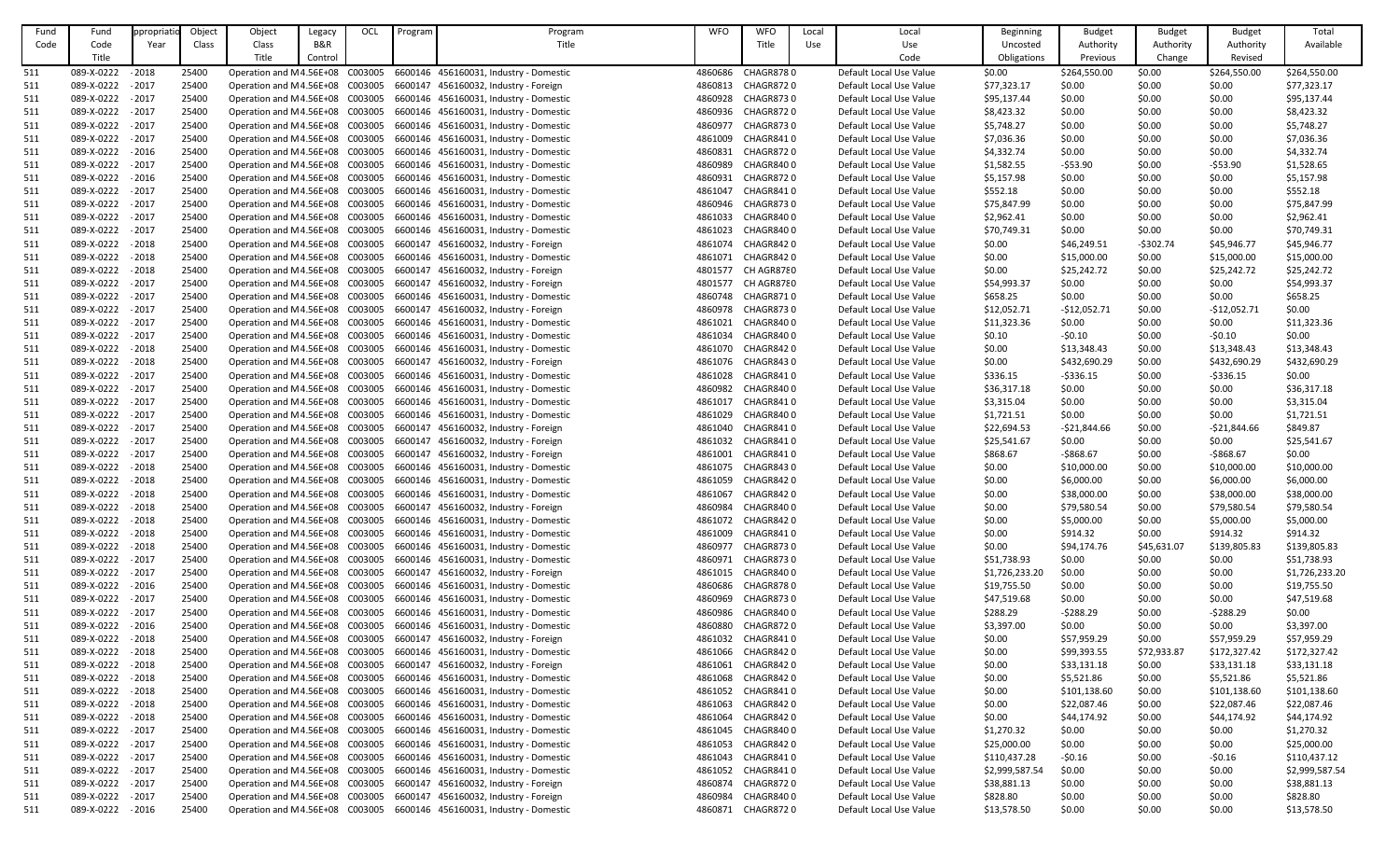| Fund | Fund               | ppropriat | Object       | Object                           | Legacy  | OCL | Program | Program                                                                   | <b>WFO</b> | <b>WFO</b>        | Local | Local                          | Beginning      | <b>Budget</b>  | <b>Budget</b> | <b>Budget</b>  | Total          |
|------|--------------------|-----------|--------------|----------------------------------|---------|-----|---------|---------------------------------------------------------------------------|------------|-------------------|-------|--------------------------------|----------------|----------------|---------------|----------------|----------------|
| Code | Code               | Year      | <b>Class</b> | Class                            | B&R     |     |         | Title                                                                     |            | Title             | Use   | Use                            | Uncosted       | Authority      | Authority     | Authority      | Available      |
|      | Title              |           |              | Title                            | Control |     |         |                                                                           |            |                   |       | Code                           | Obligations    | Previous       | Change        | Revised        |                |
| 511  | 089-X-0222         | $-2017$   | 25400        | Operation and M4.56E+08 C003005  |         |     |         | 6600146 456160031, Industry - Domestic                                    | 4861020    | CHAGR8400         |       | Default Local Use Value        | \$34,126.87    | \$0.00         | \$0.00        | \$0.00         | \$34,126.87    |
| 511  | 089-X-0222 - 2017  |           | 25400        | Operation and M4.56E+08 C003005  |         |     |         | 6600147 456160032, Industry - Foreign                                     | 4860800    | <b>CHAGR8710</b>  |       | Default Local Use Value        | \$683.29       | \$0.00         | \$0.00        | \$0.00         | \$683.29       |
| 511  | 089-X-0222 - 2014  |           | 25400        | Operation and M4.56E+08 C003005  |         |     |         | 6600146 456160031, Industry - Domestic                                    | 4860840    | <b>CHAGR8720</b>  |       | Default Local Use Value        | \$0.96         | \$0.00         | $-50.96$      | $-50.96$       | \$0.00         |
| 511  | 089-X-0222         | $-2017$   | 25400        | Operation and M4.56E+08 C003005  |         |     |         | 6600146 456160031, Industry - Domestic                                    | 4861022    | <b>CHAGR8410</b>  |       | Default Local Use Value        | \$2,641,348.88 | \$0.00         | \$0.00        | \$0.00         | \$2,641,348.88 |
|      |                    |           | 25400        |                                  |         |     |         |                                                                           |            | CHAGR8400         |       | Default Local Use Value        |                |                |               |                |                |
| 511  | 089-X-0222 - 2018  |           |              | Operation and M4.56E+08 C003005  |         |     |         | 6600146 456160031, Industry - Domestic                                    | 4861033    |                   |       |                                | \$0.00         | \$37,500.00    | $-5153.62$    | \$37,346.38    | \$37,346.38    |
| 511  | 089-X-0222 - 2017  |           | 25400        | Operation and M4.56E+08 C003005  |         |     |         | 6600146 456160031, Industry - Domestic                                    | 4861042    | CHAGR8400         |       | Default Local Use Value        | \$17.49        | -\$17.49       | \$0.00        | -\$17.49       | \$0.00         |
| 511  | 089-X-0222 - 2017  |           | 25400        | Operation and M4.56E+08 C003005  |         |     |         | 6600146 456160031, Industry - Domestic                                    | 4861056    | CHAGR8400         |       | Default Local Use Value        | \$29,126.21    | \$0.00         | \$0.00        | \$0.00         | \$29,126.21    |
| 511  | 089-X-0222 - 2018  |           | 25400        | Operation and M4.56E+08 C003005  |         |     |         | 6600146 456160031, Industry - Domestic                                    | 4860969    | <b>CHAGR8730</b>  |       | Default Local Use Value        | \$0.00         | \$72,107.82    | \$0.00        | \$72,107.82    | \$72,107.82    |
| 511  | 089-X-0222 - 2018  |           | 25400        | Operation and M4.56E+08 C003005  |         |     |         | 6600146 456160031, Industry - Domestic                                    | 4861030    | CHAGR8400         |       | Default Local Use Value        | \$0.00         | \$22,455.01    | \$0.00        | \$22,455.01    | \$22,455.01    |
| 511  | 089-X-0222         | $-2018$   | 25400        | Operation and M4.56E+08 C003005  |         |     |         | 6600146 456160031, Industry - Domestic                                    | 4861062    | CHAGR8420         |       | Default Local Use Value        | \$0.00         | \$43,689.32    | \$0.00        | \$43,689.32    | \$43,689.32    |
| 511  | 089-X-0222 - 2018  |           | 25400        | Operation and M4.56E+08 C003005  |         |     |         | 6600146 456160031, Industry - Domestic                                    | 4861077    | CHAGR8430         |       | Default Local Use Value        | \$0.00         | \$11,750.00    | \$0.00        | \$11,750.00    | \$11,750.00    |
| 517  | 089-X-0222         | $-2015$   | 25400        | Operation and M4.56E+08 C003005  |         |     | 6600207 | 456167SC0, Office of Science SC                                           | 4860823    | CHAGR8720         |       | Default Local Use Value        | \$36,038.18    | \$0.00         | \$0.00        | \$0.00         | \$36,038.18    |
| 517  | 089-X-0222 - 2018  |           | 25400        | Operation and M4.56E+08 C003005  |         |     |         | 6600207 456167SC0, Office of Science SC                                   | 4860834    | CHAGR8720         |       | Default Local Use Value        | \$0.00         | \$29,126.21    | \$0.00        | \$29,126.21    | \$29,126.21    |
| 517  | 089-X-0222 - 2018  |           | 25400        | Operation and M4.56E+08 C003005  |         |     |         | 6600207 456167SC0, Office of Science SC                                   | 4860826    | <b>CHAGR8720</b>  |       | Default Local Use Value        | \$0.00         | \$717,996.12   | \$474,406.80  | \$1,192,402.92 | \$1,192,402.92 |
| 517  | 089-X-0222 - 2018  |           | 25400        | Operation and M4.56E+08 C003005  |         |     |         | 6600207 456167SC0, Office of Science SC                                   | 4860823    | <b>CHAGR8720</b>  |       | Default Local Use Value        | \$0.00         | \$33,980.58    | \$0.00        | \$33,980.58    | \$33,980.58    |
| 517  | 089-X-0222 - 2018  |           | 25400        | Operation and M4.56E+08 C003005  |         |     | 6600207 | 456167SC0, Office of Science SC                                           | 4861010    | <b>CHAGR8730</b>  |       | Default Local Use Value        | \$0.00         | \$2,351,456.31 | \$0.00        | \$2,351,456.31 | \$2,351,456.31 |
| 517  | 089-X-0222 - 2017  |           | 25400        | Operation and M4.56E+08 C003005  |         |     |         | 6600207 456167SC0, Office of Science SC                                   | 4861010    | CHAGR8730         |       | Default Local Use Value        | \$76,566.43    | \$0.00         | \$0.00        | \$0.00         | \$76,566.43    |
| 517  | 089-X-0222 - 2016  |           | 25400        | Operation and M4.56E+08 C003005  |         |     |         | 6600207 456167SC0, Office of Science SC                                   | 4860826    | <b>CHAGR8720</b>  |       | Default Local Use Value        | \$23,465.53    | \$0.00         | \$0.00        | \$0.00         | \$23,465.53    |
| 517  | 089-X-0222 - 2017  |           | 25400        | Operation and M4.56E+08 C003005  |         |     |         | 6600207 456167SC0, Office of Science SC                                   | 4860834    | <b>CHAGR8720</b>  |       | Default Local Use Value        | \$30,195.40    | \$0.00         | \$0.00        | \$0.00         | \$30,195.40    |
| 679  | 089-15/16-022 2015 |           | 25400        | Operation and M WA220000 C001104 |         |     |         | 2822390 WA2230100, Other Related Expenses - Contractual Services          |            | Default WF 302064 |       | Climate REDI / CEM FY15 632(a) | \$40,000.00    | \$0.00         | \$0.00        | \$0.00         | \$40,000.00    |
| 681  | 089-14/15-022 2014 |           | 25400        | Operation and M WA220000 C001104 |         |     |         | 2822390 WA2230100, Other Related Expenses - Contractual Services 0        |            | Default WF0       |       | Default Local Use Value        | \$39,548.18    | \$0.00         | \$0.00        | \$0.00         | \$39,548.18    |
| 692  | 089-14/15-022 2014 |           | 25400        | Operation and M WN000000 C001118 |         |     |         | 1721222 WN0219060, State and Local Governments and Non-Profit Ore 4860825 |            | <b>CHAGR8720</b>  |       | Default Local Use Value        | \$17,728.79    | \$0.00         | \$0.00        | \$0.00         | \$17,728.79    |
|      | 089-X-0240 - 2014  |           | 25400        | Operation and MDP120400(C000912  |         |     |         | 2220743 DP1204010, Secondary Assessment Technologies                      |            | Default WF0       |       | Default Local Use Value        | \$836.82       | \$0.00         | \$0.00        | \$0.00         | \$836.82       |
| 900  |                    |           |              |                                  |         |     |         |                                                                           |            |                   |       |                                |                |                |               |                |                |
| 900  | 089-X-0240 - 2015  |           | 25400        | Operation and M DP400000(C000925 |         |     |         | 2221775 DP4015011 - Radiological Assistance Program                       |            | Default WF0       |       | Default Local Use Value        | \$0.01         | \$0.00         | \$0.00        | \$0.00         | \$0.01         |
| 900  | 089-X-0240 - 2015  |           | 25400        | Operation and M DP800000(C002982 |         |     |         | 2222989 DP8000000, Counterterrorism and Counterproliferation Progra0      |            | Default WF0       |       | Default Local Use Value        | \$49,412.56    | \$0.00         | \$0.00        | \$0.00         | \$49,412.56    |
| 900  | 089-X-0240         | $-2017$   | 25400        | Operation and MDP090900(C002955  |         |     |         | 2223112 DP0909010, Nuclear Criticality Safety Program                     |            | Default WF0       |       | Default Local Use Value        | \$15,478.29    | \$0.00         | \$0.00        | \$0.00         | \$15,478.29    |
| 900  | 089-X-0240         | $-2014$   | 25400        | Operation and M DP400000(C000925 |         |     |         | 2222480 DP4011093, Nuclear Counterterrorism                               |            | Default WF0       |       | Default Local Use Value        | \$2,057.91     | \$0.00         | \$0.00        | \$0.00         | \$2,057.91     |
| 900  | 089-X-0240         | $-2018$   | 25400        | Operation and M DP090900(C002955 |         |     |         | 2223112 DP0909010, Nuclear Criticality Safety Program                     |            | Default WF0       |       | Default Local Use Value        | \$0.00         | \$128,211.00   | \$0.00        | \$128,211.00   | \$128,211.00   |
| 1050 | 089-X-0243 - 2017  |           | 25400        |                                  |         |     |         | Operation and MHQ000000 C002425 3184701 HQ1001000, Worker Advocacy        |            | Default WF0       |       | Default Local Use Value        | \$13,140.76    | \$0.00         | \$0.00        | \$0.00         | \$13,140.76    |
| 1050 | 089-X-0243 - 2018  |           | 25400        | Operation and MHQ000000 C002425  |         |     |         | 3184701 HQ1001000, Worker Advocacy                                        |            | Default WF0       |       | Default Local Use Value        | \$0.00         | \$30,000.00    | \$0.00        | \$30,000.00    | \$30,000.00    |
| 1060 | 089-X-0243 - 2018  |           | 25400        | Operation and MGD600000(C002970  |         |     |         | 3203780 GD6050200, Technical Services                                     |            | Default WF0       |       | Default Local Use Value        | \$0.00         | \$205,256.00   | \$0.00        | \$205,256.00   | \$205,256.00   |
| 1060 | 089-X-0243         | $-2018$   | 25400        | Operation and MGD600000(C002970  |         |     |         | 3203761 GD6020100, Analysis                                               |            | Default WF0       |       | Default Local Use Value        | \$0.00         | \$180,090.00   | \$0.00        | \$180,090.00   | \$180,090.00   |
| 1060 | 089-X-0243 - 2015  |           | 25400        | Operation and MGD250000(C002546  |         |     |         | 3203755 GD2540250, CI Training                                            |            | Default WF0       |       | Default Local Use Value        | \$38,022.43    | \$0.00         | \$0.00        | \$0.00         | \$38,022.43    |
| 1060 | 089-X-0243         | $-2017$   | 25400        | Operation and MGD600000(C002970  |         |     |         | 3203764 GD6020400, CI Training                                            |            | Default WF0       |       | Default Local Use Value        | \$25,765.00    | \$0.00         | \$0.00        | \$0.00         | \$25,765.00    |
| 1060 | 089-X-0243         | $-2017$   | 25400        | Operation and MGD600000(C002970  |         |     |         | 3203780 GD6050200, Technical Services                                     |            | Default WF0       |       | Default Local Use Value        | \$126,271.10   | \$0.00         | \$0.00        | \$0.00         | \$126,271.10   |
| 1060 | 089-X-0243 - 2017  |           | 25400        | Operation and MGD600000(C002970  |         |     |         | 3203763 GD6020300, Investigations                                         |            | Default WF0       |       | Default Local Use Value        | \$348,672.66   | \$0.00         | \$0.00        | \$0.00         | \$348,672.66   |
| 1060 | 089-X-0243         | $-2017$   | 25400        | Operation and MGD600000(C002970  |         |     | 3203761 | GD6020100, Analysis                                                       |            | Default WF0       |       | Default Local Use Value        | \$99,987.56    | \$0.00         | \$0.00        | \$0.00         | \$99,987.56    |
| 1060 | 089-X-0243 - 2018  |           | 25400        | Operation and MGD600000(C002970  |         |     | 3203764 | GD6020400, CI Training                                                    |            | Default WF0       |       | Default Local Use Value        | \$0.00         | \$5,070.00     | \$0.00        | \$5,070.00     | \$5,070.00     |
| 1060 | 089-X-0243 - 2018  |           | 25400        | Operation and MGD600000(C002970  |         |     |         | 3203763 GD6020300, Investigations                                         |            | Default WF0       |       | Default Local Use Value        | \$0.00         | \$772,550.00   | \$0.00        | \$772,550.00   | \$772,550.00   |
| 1060 | 089-X-0243         | $-2018$   | 25400        | Operation and MGD600000(C002970  |         |     | 3203769 | GD6020900, Office of The SCIO                                             |            | Default WF0       |       | Default Local Use Value        | \$0.00         | \$408,130.00   | \$0.00        | \$408,130.00   | \$408,130.00   |
| 1060 | 089-X-0243         | $-2017$   | 25400        | Operation and MGD600000(C002970  |         |     |         | 3203779 GD6050100, CYBER & OPERATIONS                                     |            | Default WF0       |       | Default Local Use Value        | \$113,058.15   | \$0.00         | \$0.00        | \$0.00         | \$113,058.15   |
|      | 089-X-0243 - 2016  |           | 25400        | Operation and MGD600000(C002970  |         |     |         | 3203764 GD6020400, CI Training                                            |            | Default WF0       |       | Default Local Use Value        | \$11,412.93    | \$0.00         | \$0.00        | \$0.00         | \$11,412.93    |
| 1060 |                    |           |              |                                  |         |     |         |                                                                           |            |                   |       |                                |                |                |               |                |                |
| 1060 | 089-X-0243 - 2017  |           | 25400        | Operation and MGD600000(C002970  |         |     |         | 3203769 GD6020900, Office of The SCIO                                     |            | Default WF0       |       | Default Local Use Value        | \$172,424.87   | \$0.00         | \$0.00        | \$0.00         | \$172,424.87   |
| 1079 | 089-16/17-024 2016 |           | 25400        | Operation and MCS0000000C000892  |         |     |         | 1713352 CS7000000, Integrated Joint Cybersecurity Coordination Cente 0    |            | Default WF0       |       | Default Local Use Value        | \$24,072.62    | \$0.00         | \$0.00        | \$0.00         | \$24,072.62    |
| 1551 | 089-X-0309 - 2017  |           | 25400        | Operation and M DN100100(C003034 |         |     |         | 2223049 DN1001011, U.S. Costs for Russia Newly Independent State ProO     |            | Default WF0       |       | Default Local Use Value        | \$140,000.00   | \$0.00         | \$0.00        | \$0.00         | \$140,000.00   |
| 1551 | 089-X-0309         | $-2017$   | 25400        | Operation and M DN400000 C003042 |         |     |         | 2223094 DN4001010, Safeguards Policy                                      | - 0        | Default WF0       |       | Default Local Use Value        | \$295,963.81   | \$0.00         | \$0.00        | \$0.00         | \$295,963.81   |
| 1551 | 089-X-0309         | $-2015$   | 25400        | Operation and M NN400000 C001056 |         |     |         | 2222718 NN4009020, DO NOT USE!!! Safeguards Engagement                    |            | Default WF0       |       | Default Local Use Value        | \$1,520.12     | \$0.00         | \$0.00        | \$0.00         | \$1,520.12     |
| 1551 | 089-X-0309         | $-2016$   | 25400        | Operation and MDN100100(C003034  |         |     |         | 2223053 DN1001021, U.S. Costs for Russia Newly Independent State ProO     |            | Default WF0       |       | Default Local Use Value        | \$596,721.35   | \$0.00         | \$0.00        | \$0.00         | \$596,721.35   |
| 1551 | 089-X-0309         | $-2017$   | 25400        | Operation and MDN100300(C003036  |         |     |         | 2223063 DN1003011, U.S. Costs for Russia Newly Independent State Pro      |            | Default WF0       |       | Default Local Use Value        | \$341,187.02   | \$0.00         | \$0.00        | \$0.00         | \$341,187.02   |
| 1551 | 089-X-0309         | $-2015$   | 25400        | Operation and M NN400000 C001056 |         |     |         | 2222730 NN4012010, Global Regimes                                         |            | Default WF0       |       | Default Local Use Value        | \$2,345.59     | \$0.00         | \$0.00        | \$0.00         | \$2,345.59     |
| 1551 | 089-X-0309         | $-2018$   | 25400        | Operation and MCT0000000C003007  |         |     |         | 2223020 CT8401000, Radiological Assistance Program RAP                    |            | Default WF0       |       | Default Local Use Value        | \$0.00         | \$947,292.00   | \$597,692.00  | \$1,544,984.00 | \$1,544,984.00 |
| 1551 | 089-X-0309         | $-2018$   | 25400        | Operation and M DN400000 C003042 |         |     |         | 2223096 DN4001030, Safeguards Technology Development                      |            | Default WF0       |       | Default Local Use Value        | \$0.00         | \$482,048.21   | \$0.00        | \$482,048.21   | \$482,048.21   |
| 1551 | 089-X-0309         | $-2016$   | 25400        | Operation and M DN400000 C003042 |         |     |         | 2223105 DN4004030, Multilateral Supplier Policy                           |            | Default WF0       |       | Default Local Use Value        | \$127,037.86   | \$0.00         | \$0.00        | \$0.00         | \$127,037.86   |
| 1551 | 089-X-0309         | $-2015$   | 25400        | Operation and MNN500000 C001058  |         |     |         | 2221235 NN5002020, In-Country Costs for Russia Newly Independent S10      |            | Default WF0       |       | Default Local Use Value        | \$1,298,068.16 | \$0.00         | \$0.00        | \$0.00         | \$1,298,068.16 |
| 1551 | 089-X-0309         | $-2014$   | 25400        | Operation and M NN500000 C001058 |         |     |         | 2221241 NN5004020, In-Country Costs for Russia Newly Independent S10      |            | Default WF0       |       | Default Local Use Value        | \$22,388.44    | $-522,388.44$  | \$0.00        | $-522,388.44$  | \$0.00         |
| 1551 | 089-X-0309         | $-2014$   | 25400        | Operation and M NN500000 C001058 |         |     |         | 2221231 NN5001010, U.S. Costs for Russia Newly Independent States P 0     |            | Default WF0       |       | Default Local Use Value        | \$72.68        | \$0.00         | \$0.00        | \$0.00         | \$72.68        |
| 1551 | 089-X-0309         | $-2018$   | 25400        | Operation and M DN200000 C003038 |         |     |         | 2223076 DN2001000, Proliferation Detection                                |            | Default WF0       |       | Default Local Use Value        | \$0.00         | \$296,034.71   | \$0.00        | \$296,034.71   | \$296,034.71   |
|      |                    |           |              |                                  |         |     |         |                                                                           |            |                   |       |                                |                |                |               |                |                |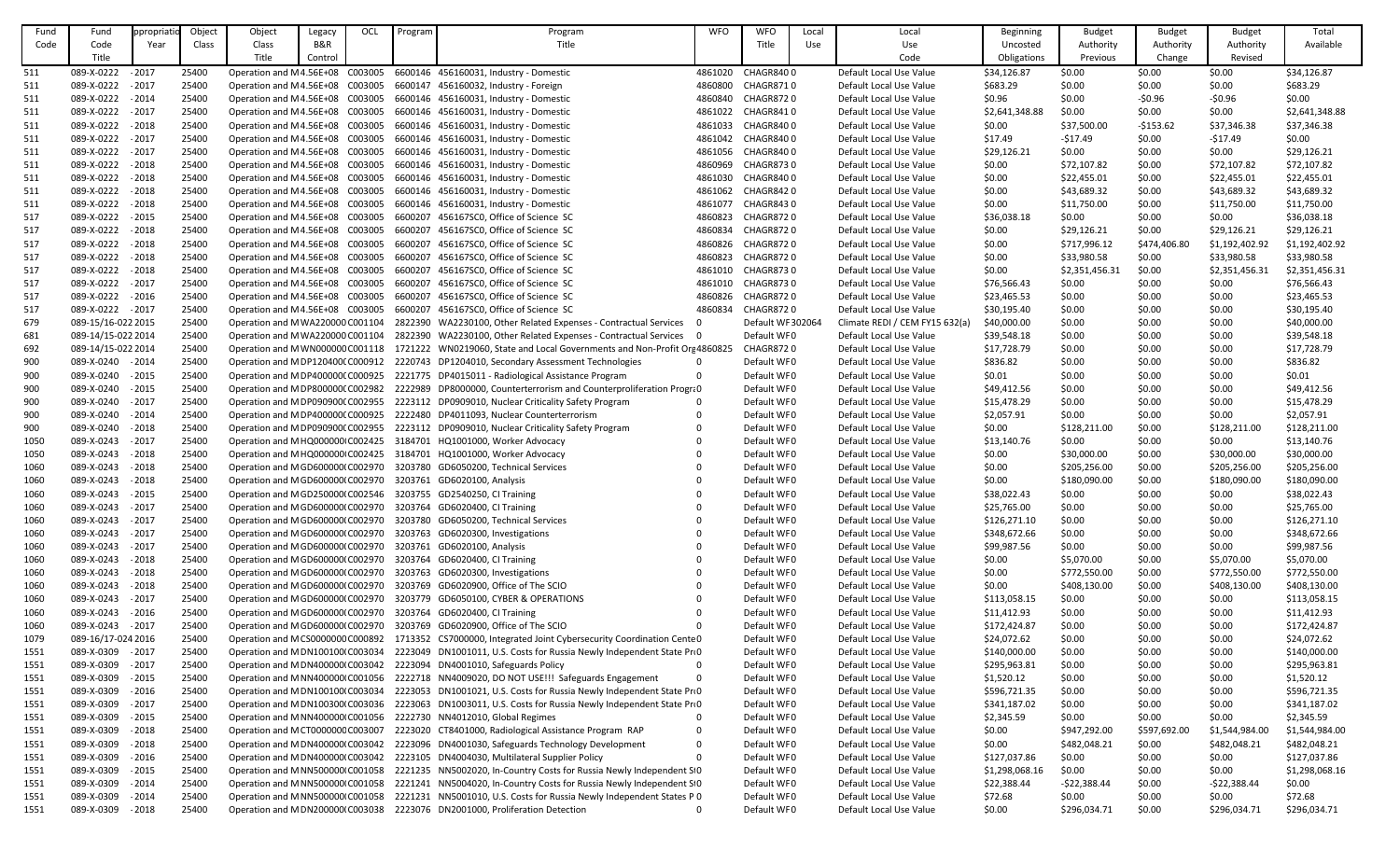| Fund | Fund                 | ppropriat | Object       | Object                            | Legacy         | OCL | Program | Program                                                                                              | <b>WFO</b> | <b>WFO</b>  | Local      | Local                   | <b>Beginning</b> | <b>Budget</b>  | <b>Budget</b> | <b>Budget</b>  | Total          |
|------|----------------------|-----------|--------------|-----------------------------------|----------------|-----|---------|------------------------------------------------------------------------------------------------------|------------|-------------|------------|-------------------------|------------------|----------------|---------------|----------------|----------------|
| Code | Code                 | Year      | <b>Class</b> | Class                             | <b>B&amp;R</b> |     |         | Title                                                                                                |            | Title       | <b>Use</b> | Use                     | Uncosted         | Authority      | Authority     | Authority      | Available      |
|      | Title                |           |              | Title                             | Control        |     |         |                                                                                                      |            |             |            | Code                    | Obligations      | Previous       | Change        | Revised        |                |
| 1551 | 089-X-0309           | $-2017$   | 25400        | Operation and MDN300100(C003039   |                |     |         | 2223080 DN3001020, Molybdenum-99 Mo-99                                                               |            | Default WF0 |            | Default Local Use Value | \$7,011.34       | \$0.00         | \$0.00        | \$0.00         | \$7,011.34     |
| 1551 | 089-X-0309           | $-2017$   | 25400        | Operation and M DN300100(C003039  |                |     |         | 2223079 DN3001010, Highly Enriched Uranium HEU Reactor Conversic 0                                   |            | Default WF0 |            | Default Local Use Value | \$10,135.62      | \$0.00         | \$0.00        | \$0.00         | \$10,135.62    |
| 1551 | 089-X-0309           | $-2014$   | 25400        | Operation and M NN400000 C001056  |                |     |         | 2222722 NN4010021, US Costs for Russia Newly Independent States 0                                    |            | Default WF0 |            | Default Local Use Value | \$327.66         | \$0.00         | \$0.00        | \$0.00         | \$327.66       |
| 1551 | 089-X-0309           | $-2016$   | 25400        | Operation and MDN400000 C003042   |                |     |         | 2223101 DN4003010, Warhead Dismantlement and Fissile Material Trai0                                  |            | Default WF0 |            | Default Local Use Value | \$2,912.16       | \$0.00         | \$0.00        | \$0.00         | \$2,912.16     |
| 1551 | 089-X-0309           | $-2016$   | 25400        | Operation and MDN100100(C003034   |                |     |         | 2223049 DN1001011, U.S. Costs for Russia Newly Independent State Pro                                 |            | Default WF0 |            | Default Local Use Value | \$72,500.55      | \$0.00         | \$0.00        | \$0.00         | \$72,500.55    |
| 1551 | 089-X-0309           | $-2015$   | 25400        | Operation and M NN400000 C001056  |                |     |         | 2222717 NN4009010, Safeguards Policy and Human Resources                                             |            | Default WF0 |            | Default Local Use Value | \$30,331.23      | \$0.00         | \$0.00        | \$0.00         | \$30,331.23    |
| 1551 | 089-X-0309           | $-2015$   | 25400        | Operation and MNN2000000 C001052  |                |     |         | 2221132 NN2001000, Nonproliferation Detection                                                        |            | Default WF0 |            | Default Local Use Value | \$26,300.17      | \$0.00         | \$0.00        | \$0.00         | \$26,300.17    |
| 1551 | 089-X-0309           | $-2018$   | 25400        | Operation and MCT000000CC003007   |                |     |         | 2223025 CT8405010, Technology Integration TI                                                         |            | Default WF0 |            | Default Local Use Value | \$0.00           | \$4,374.00     | \$1,721.00    | \$6,095.00     | \$6,095.00     |
| 1551 | 089-X-0309           | $-2015$   | 25400        | Operation and M NN400000 C001056  |                |     |         | 2222732 NN4012030, Multilateral Supplier Policy                                                      |            | Default WF0 |            | Default Local Use Value | \$830.02         | \$0.00         | \$0.00        | \$0.00         | \$830.02       |
| 1551 | 089-X-0309           | $-2017$   | 25400        | Operation and M DN400000 C003042  |                |     |         | 2223106 DN4004040, Policy Studies and Support                                                        |            | Default WF0 |            | Default Local Use Value | \$26.66          | \$0.00         | \$0.00        | \$0.00         | \$26.66        |
| 1551 | 089-X-0309           | $-2013$   | 25400        | Operation and M NN500000 C001058  |                |     |         | 2221240 NN5004010, U.S. Costs for Russia Newly Independent States P 0                                |            | Default WF0 |            | Default Local Use Value | \$116,033.19     | $-$116,798.56$ | \$0.00        | $-$116,798.56$ | $-5765.37$     |
| 1551 | 089-X-0309           | $-2015$   | 25400        | Operation and M NN500000 C001058  |                |     |         | 2221240 NN5004010, U.S. Costs for Russia Newly Independent States P 0                                |            | Default WF0 |            | Default Local Use Value | \$33,515.04      | $-$18,029.44$  | \$0.00        | $-$18,029.44$  | \$15,485.60    |
| 1551 | 089-X-0309           | $-2017$   | 25400        | Operation and M DN400000 C003042  |                |     |         | 2223102 DN4003020, Nuclear Noncompliance Verification                                                |            | Default WF0 |            | Default Local Use Value | \$32,240.31      | \$0.00         | \$0.00        | \$0.00         | \$32,240.31    |
| 1551 | 089-X-0309           | $-2018$   | 25400        | Operation and MDN2000001C003038   |                |     |         | 2223154 DN2006000, USHPRR                                                                            |            | Default WF0 |            | Default Local Use Value | \$0.00           | \$147,344.00   | \$0.00        | \$147,344.00   | \$147,344.00   |
| 1551 | 089-X-0309           | $-2015$   | 25400        | Operation and M NN910000 C002938  |                |     |         | 2222883 NN9100000, Highly Enriched Uranium HEU Reactor Conversic 0                                   |            | Default WF0 |            | Default Local Use Value | \$952.05         | \$0.00         | \$0.00        | \$0.00         | \$952.05       |
| 1551 | 089-X-0309           | $-2015$   | 25400        | Operation and M NN500000 C001058  |                |     |         | 2221234 NN5002010, U.S. Costs for Russia Newly Independent States P 0                                |            | Default WF0 |            | Default Local Use Value | \$426,518.22     | \$0.00         | \$0.00        | \$0.00         | \$426,518.22   |
| 1551 | 089-X-0309           | $-2015$   | 25400        | Operation and M NN400000 C001056  |                |     |         | 2222733 NN4012040, Policy Studies and Support                                                        |            | Default WF0 |            | Default Local Use Value | \$52,839.60      | \$0.00         | \$0.00        | \$0.00         | \$52,839.60    |
| 1551 | 089-X-0309           | $-2017$   | 25400        | Operation and M DN400000 C003042  |                |     |         | 2223103 DN4004010, Global Regimes                                                                    |            | Default WF0 |            | Default Local Use Value | \$25,181.87      | \$0.00         | \$0.00        | \$0.00         | \$25,181.87    |
| 1551 | 089-X-0309           | $-2018$   | 25400        | Operation and M DN400000 C003042  |                |     |         | 2223094 DN4001010, Safeguards Policy                                                                 |            | Default WF0 |            | Default Local Use Value | \$0.00           | \$267,577.00   | \$9,470.50    | \$277,047.50   | \$277,047.50   |
| 1551 | 089-X-0309           | $-2018$   | 25400        | Operation and M DN400000 C003042  |                |     |         | 2223103 DN4004010, Global Regimes                                                                    |            | Default WF0 |            | Default Local Use Value | \$0.00           | \$68,661.09    | $-547,352.48$ | \$21,308.61    | \$21,308.61    |
| 1551 | 089-X-0309           | $-2013$   | 25400        | Operation and M NN500000 C001058  |                |     |         | 2222811 NN5003040, US Costs for Non Russia Non-Newly Independent 0                                   |            | Default WF0 |            | Default Local Use Value | \$2,868.79       | \$0.00         | \$0.00        | \$0.00         | \$2,868.79     |
| 1551 | 089-X-0309           | $-2017$   | 25400        | Operation and MDN2000001C003038   |                |     |         | 2223154 DN2006000, USHPRR                                                                            |            | Default WF0 |            | Default Local Use Value | \$283,177.06     | \$0.00         | \$0.00        | \$0.00         | \$283,177.06   |
| 1551 | 089-X-0309           | $-2017$   | 25400        | Operation and MCT000000CC003007   |                |     |         | 2223014 CT8101000, Nuclear Incident Policy and Cooperation                                           |            | Default WF0 |            | Default Local Use Value | \$230,790.44     | \$0.00         | \$0.00        | \$0.00         | \$230,790.44   |
| 1551 | 089-X-0309           | $-2017$   | 25400        | Operation and MCT000000CC003007   |                |     |         | 2223025 CT8405010, Technology Integration TI                                                         |            | Default WF0 |            | Default Local Use Value | \$319.64         | \$0.00         | \$0.00        | \$0.00         | \$319.64       |
| 1551 | 089-X-0309           | $-2015$   | 25400        | Operation and M NN400000 C001056  |                |     |         | 2222719 NN4009030, Safeguards Technology Development                                                 |            | Default WF0 |            | Default Local Use Value | \$2,773.36       | \$0.00         | \$0.00        | \$0.00         | \$2,773.36     |
| 1551 | 089-X-0309           | $-2017$   | 25400        | Operation and MCT000000CC003007   |                |     |         | 2223020 CT8401000, Radiological Assistance Program RAP                                               |            | Default WF0 |            | Default Local Use Value | \$1,086,494.82   | \$0.00         | \$0.00        | \$0.00         | \$1,086,494.82 |
| 1551 | 089-X-0309           | $-2014$   | 25400        | Operation and MNN5000000 C001058  |                |     |         | 2221235 NN5002020, In-Country Costs for Russia Newly Independent SO                                  |            | Default WF0 |            | Default Local Use Value | \$570,714.02     | \$0.00         | \$0.00        | \$0.00         | \$570,714.02   |
| 1551 | 089-X-0309           | $-2015$   | 25400        | Operation and M NN500000 C001058  |                |     |         | 2221241 NN5004020, In-Country Costs for Russia Newly Independent SO                                  |            | Default WF0 |            | Default Local Use Value | \$29.25          | $-529.25$      | \$0.00        | $-529.25$      | \$0.00         |
| 1551 | 089-X-0309 - 2015    |           | 25400        |                                   |                |     |         | Operation and MNN5000001C001058 2221243 NN5005011, U.S. Costs for Russia Newly Independent States PO |            | Default WF0 |            | Default Local Use Value | \$54,437.77      | \$0.00         | \$0.00        | \$0.00         | \$54,437.77    |
| 1551 | 089-X-0309           | $-2018$   | 25400        | Operation and M DN400000 C003042  |                |     |         | 2223102 DN4003020, Nuclear Noncompliance Verification                                                |            | Default WF0 |            | Default Local Use Value | \$0.00           | \$205,841.21   | \$21,688.28   | \$227,529.49   | \$227,529.49   |
| 1551 | 089-X-0309           | $-2013$   | 25400        | Operation and M NN400000 C001056  |                |     |         | 2222721 NN4010010, International Nonproliferation Export Control                                     |            | Default WF0 |            | Default Local Use Value | \$348.29         | \$0.00         | \$0.00        | \$0.00         | \$348.29       |
| 1551 | 089-X-0309           | $-2014$   | 25400        | Operation and MNN5000000 C001058  |                |     |         | 2222881 NN5070040, US Costs for Non Russia Non-Newly Independent 0                                   |            | Default WF0 |            | Default Local Use Value | \$27,382.94      | \$0.00         | \$0.00        | \$0.00         | \$27,382.94    |
| 1551 | 089-X-0309           | $-2018$   | 25400        | Operation and M DN400000 C003042  |                |     |         | 2223095 DN4001020, Safeguards Engagement INSEP                                                       |            | Default WF0 |            | Default Local Use Value | \$0.00           | \$238,893.24   | \$0.00        | \$238,893.24   | \$238,893.24   |
| 1551 | 089-X-0309           | $-2018$   | 25400        | Operation and MCT000000CC003007   |                |     |         | 2223144 CT8000000, NA-80 CTCP                                                                        |            | Default WF0 |            | Default Local Use Value | \$0.00           | \$0.00         | \$120,000.00  | \$120,000.00   | \$120,000.00   |
| 1551 | 089-X-0309           | $-2015$   | 25400        | Operation and MNN400000 C001056   |                |     |         | 2222728 NN4011020, Nuclear Noncompliance Verification                                                |            | Default WF0 |            | Default Local Use Value | \$1,486.29       | \$0.00         | \$0.00        | \$0.00         | \$1,486.29     |
| 1551 | 089-X-0309           | $-2017$   | 25400        | Operation and MDN2000001C003038   |                |     |         | 2223076 DN2001000, Proliferation Detection                                                           |            | Default WF0 |            | Default Local Use Value | \$480,711.69     | \$0.00         | \$0.00        | \$0.00         | \$480,711.69   |
| 1551 | 089-X-0309           | $-2017$   | 25400        | Operation and MCT000000CC003007   |                |     |         | 2223023 CT8404010, Evaluation, Exercise, Readiness, and Response Sur 0                               |            | Default WF0 |            | Default Local Use Value | \$4,995.57       | \$0.00         | \$0.00        | \$0.00         | \$4,995.57     |
| 1551 | 089-X-0309           | $-2015$   | 25400        | Operation and MNN930000 C002936   |                |     |         | 2222890 NN9301000, Domestic Nuclear and Radiological Material Prote 0                                |            | Default WF0 |            | Default Local Use Value | \$23,901.61      | \$0.00         | \$0.00        | \$0.00         | \$23,901.61    |
| 1551 | 089-X-0309           | $-2015$   | 25400        | Operation and MNN5000000 C001058  |                |     |         | 2222810 NN5002040, US Costs for Non Russia Non-Newly Independent 0                                   |            | Default WF0 |            | Default Local Use Value | \$69,665.61      | \$0.00         | \$0.00        | \$0.00         | \$69,665.61    |
| 1551 | 089-X-0309           | $-2015$   | 25400        | Operation and M NN500000 C001058  |                |     |         | 2222881 NN5070040, US Costs for Non Russia Non-Newly Independent 0                                   |            | Default WF0 |            | Default Local Use Value | \$15,000.00      | \$0.00         | \$0.00        | \$0.00         | \$15,000.00    |
| 1551 | 089-X-0309           | $-2017$   | 25400        | Operation and M DN400000 C003042  |                |     |         | 2223095 DN4001020, Safeguards Engagement INSEP                                                       |            | Default WF0 |            | Default Local Use Value | \$953,147.65     | \$0.00         | \$0.00        | \$0.00         | \$953,147.65   |
| 1551 | 089-X-0309           | $-2017$   | 25400        | Operation and M DN400000 C003042  |                |     |         | 2223096 DN4001030, Safeguards Technology Development                                                 |            | Default WF0 |            | Default Local Use Value | \$155,393.01     | \$0.00         | \$0.00        | \$0.00         | \$155,393.01   |
| 1551 | 089-X-0309           | $-2017$   | 25400        | Operation and MDN100500(C003088   |                |     |         | 2223152 DN1005010, Domestic Radiological Security                                                    |            | Default WF0 |            | Default Local Use Value | \$40,000.00      | \$0.00         | \$0.00        | \$0.00         | \$40,000.00    |
| 1551 | 089-X-0309           | $-2018$   | 25400        | Operation and MCT000000CC003007   |                |     |         | 2223023 CT8404010, Evaluation, Exercise, Readiness, and Response Sur 0                               |            | Default WF0 |            | Default Local Use Value | \$0.00           | \$34,905.00    | \$14,615.00   | \$49,520.00    | \$49,520.00    |
| 1557 | 089-X-0309           | $-2012$   | 25400        | Operation and M NN500000 C001058  |                |     |         | 2222290 NN5010000, International Contributions UK                                                    |            | Default WF0 |            | Default Local Use Value | \$46,587.47      | \$0.00         | \$0.00        | \$0.00         | \$46,587.47    |
| 1650 | 089-X-0313 - F: 2010 |           | 25400        | Operation and MPS0000000C001075   |                |     |         | 2221514 PS0202132, Advisory and Assistance, Diversity Programs                                       |            | Default WF0 |            | Default Local Use Value | \$38,795.51      | \$0.00         | \$0.00        | \$0.00         | \$38,795.51    |
| 1689 | 089-14/15-031 2014   |           | 25400        | Operation and M PS0000000 C001075 |                |     |         | 2222565 PS0202200, A&A, Counterterrorism                                                             |            | Default WF0 |            | Default Local Use Value | \$2,021.13       | \$0.00         | \$0.00        | \$0.00         | \$2,021.13     |
| 1751 | 089-X-0315 - 2015    |           | 25400        | Operation and MEZ5000000 C002226  |                |     |         | 1110981 EZ5012300 - BRNL-0030 Soil and Water Remediation - Brookha0                                  |            | Default WF0 |            | Default Local Use Value | \$47.62          | \$0.00         | \$0.00        | \$0.00         | \$47.62        |
| 1751 | 089-X-0315           | $-2013$   | 25400        | Operation and MEZ5000000 C002226  |                |     | 1110981 | EZ5012300 - BRNL-0030 Soil and Water Remediation - Brookh? 0                                         |            | Default WF0 |            | Default Local Use Value | \$510,649.00     | \$0.00         | \$0.00        | \$0.00         | \$510,649.00   |
| 2300 | 089-X-4180           | $-2018$   | 25400        | Operation and MST0000000 C001087  |                |     |         | 2720716 ST5002000, University Research                                                               |            | Default WF0 |            | Default Local Use Value | \$0.00           | \$35,000.00    | \$0.00        | \$35,000.00    | \$35,000.00    |
| 2300 | 089-X-4180 - 2017    |           | 25400        | Operation and MST0000000 C001087  |                |     |         | 2720715 ST5001030, Other National Lab Research                                                       |            | Default WF0 |            | Default Local Use Value | \$408,904.78     | \$220,000.00   | \$0.00        | \$220,000.00   | \$628,904.78   |
| 2300 | 089-X-4180           | $-2016$   | 25400        | Operation and MST0000000 C001087  |                |     |         | 2924282 ST6001036, Technical Services                                                                |            | Default WF0 |            | Default Local Use Value | \$19,083.00      | \$0.00         | \$0.00        | \$0.00         | \$19,083.00    |
| 2300 | 089-X-4180           | $-2017$   | 25400        | Operation and MST0000000 C001087  |                |     |         | 2720718 ST6001020, Brookhaven Linear Isotope Producer BLIP                                           |            | Default WF0 |            | Default Local Use Value | \$241,530.03     | \$160,000.00   | \$0.00        | \$160,000.00   | \$401,530.03   |
| 2300 | 089-X-4180           | $-2016$   | 25400        | Operation and MST0000000 C001087  |                |     |         | 2924424 ST5001040, Actinium-225 Technology Research and Integratio 0                                 |            | Default WF0 |            | Default Local Use Value | \$100,000.00     | \$0.00         | \$0.00        | \$0.00         | \$100,000.00   |
| 2300 | 089-X-4180           | $-2017$   | 25400        | Operation and MST0000000 C001087  |                |     |         | 2924306 ST6001031, Production                                                                        |            | Default WF0 |            | Default Local Use Value | \$2,160,000.00   | \$191,000.00   | \$0.00        | \$191,000.00   | \$2,351,000.00 |
| 2300 | 089-X-4180           | $-2017$   | 25400        | Operation and MST0000000 C001087  |                |     |         | 2924281 ST6001034, Facility Upgrades                                                                 |            | Default WF0 |            | Default Local Use Value | \$592,572.04     | \$0.00         | \$0.00        | \$0.00         | \$592,572.04   |
| 2300 | 089-X-4180           | $-2018$   | 25400        | Operation and MST0000000 C001087  |                |     |         | 2924424 ST5001040, Actinium-225 Technology Research and Integratio 0                                 |            | Default WF0 |            | Default Local Use Value | \$0.00           | \$310,000.00   | \$0.00        | \$310,000.00   | \$310,000.00   |
|      |                      |           |              |                                   |                |     |         |                                                                                                      |            |             |            |                         |                  |                |               |                |                |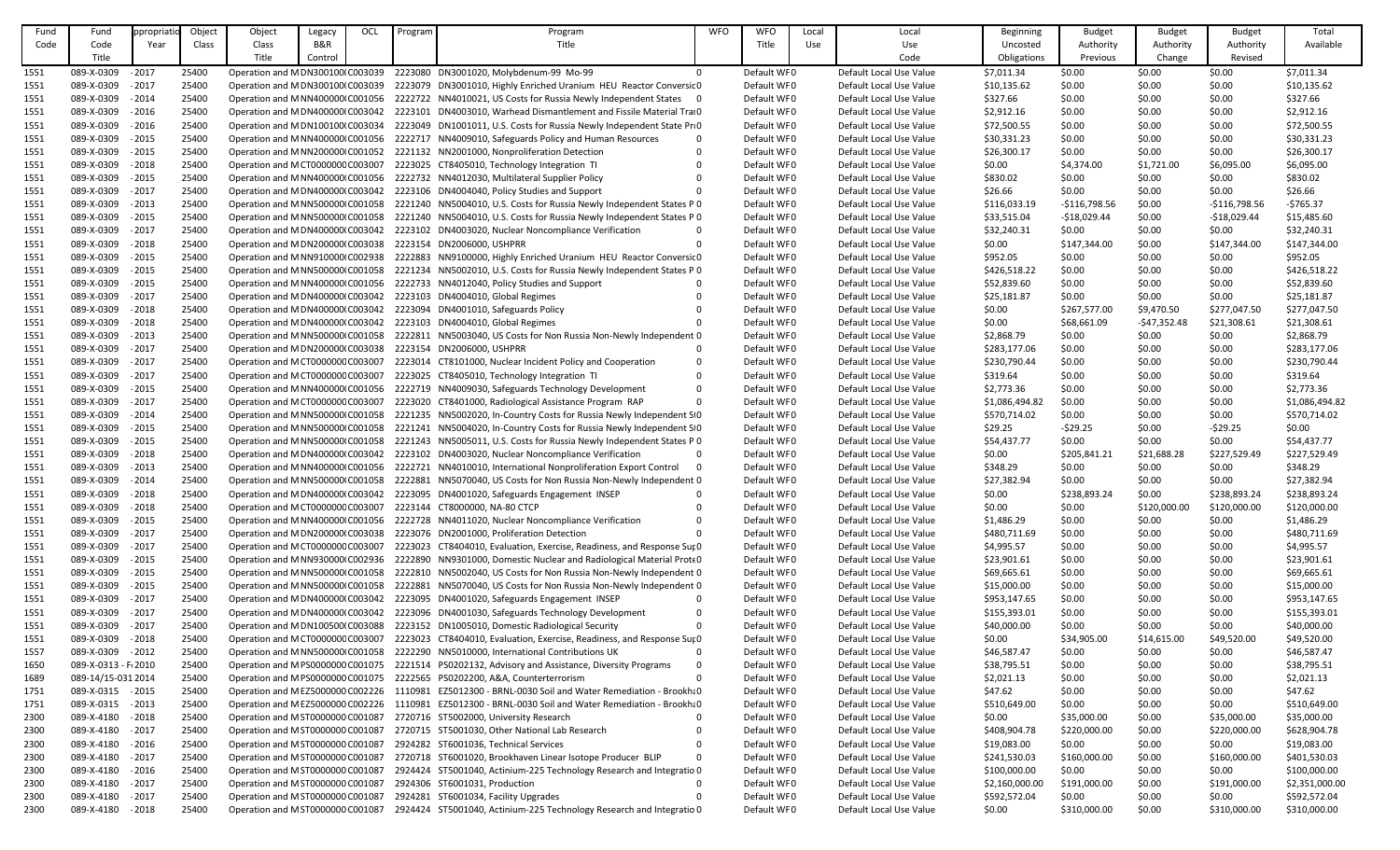| Fund | Fund              | ppropriati | Object | Object                             | Legacy  | OCL | Program | Program                                                                                    | <b>WFO</b>     | <b>WFO</b>        | Local | Local                        | <b>Beginning</b> | <b>Budget</b>  | <b>Budget</b>  | <b>Budget</b>  | Total          |
|------|-------------------|------------|--------|------------------------------------|---------|-----|---------|--------------------------------------------------------------------------------------------|----------------|-------------------|-------|------------------------------|------------------|----------------|----------------|----------------|----------------|
| Code | Code              | Year       | Class  | Class                              | B&R     |     |         | Title                                                                                      |                | Title             | Use   | Use                          | Uncosted         | Authority      | Authority      | Authority      | Available      |
|      | Title             |            |        | Title                              | Control |     |         |                                                                                            |                |                   |       | Code                         | Obligations      | Previous       | Change         | Revised        |                |
| 2300 | 089-X-4180        | $-2018$    | 25400  | Operation and M ST0000000 C001087  |         |     |         | 2924280 ST6001032, Hot Cell and Other National Lab Facilities                              | $\overline{0}$ | Default WF0       |       | Default Local Use Value      | \$0.00           | \$1,436,000.00 | \$437,000.00   | \$1,873,000.00 | \$1,873,000.00 |
| 2300 | 089-X-4180        | $-2014$    | 25400  | Operation and MST0000000 C001087   |         |     |         | 2924424 ST5001040, Actinium-225 Technology Research and Integratio 0                       |                | Default WF0       |       | Default Local Use Value      | \$46,351.44      | \$0.00         | \$0.00         | \$0.00         | \$46,351.44    |
|      | 089-X-4180        | $-2014$    | 25400  |                                    |         |     |         | 2720714 ST5001020, Brookhaven Linear Isotope Producer BLIP                                 |                | Default WF0       |       | Default Local Use Value      |                  | \$0.00         |                |                | \$229,180.08   |
| 2300 |                   |            |        | Operation and MST0000000 C001087   |         |     |         |                                                                                            |                |                   |       |                              | \$229,180.08     |                | \$0.00         | \$0.00         |                |
| 2300 | 089-X-4180        | $-2017$    | 25400  | Operation and MST0000000 C001087   |         |     |         | 2924424 ST5001040, Actinium-225 Technology Research and Integratio 0                       |                | Default WF0       |       | Default Local Use Value      | \$100,000.00     | \$200,000.00   | \$0.00         | \$200,000.00   | \$300,000.00   |
| 2300 | 089-X-4180        | $-2014$    | 32003  | Accelerator Impr ST0000000 C001087 |         |     |         | 2924281 ST6001034, Facility Upgrades                                                       |                | Default WF 485395 |       | <b>CHAIP</b>                 | \$123,010.46     | $-51,283.45$   | \$0.00         | $-51,283.45$   | \$121,727.01   |
| 2300 | 089-X-4180        | $-2016$    | 25400  | Operation and MST0000000 C001087   |         |     |         | 2924306 ST6001031, Production                                                              |                | Default WF0       |       | Default Local Use Value      | \$428,187.59     | \$0.00         | \$0.00         | \$0.00         | \$428,187.59   |
| 2300 | 089-X-4180        | $-2018$    | 25400  | Operation and MST0000000 C001087   |         |     |         | 2924306 ST6001031, Production                                                              |                | Default WF0       |       | Default Local Use Value      | \$0.00           | \$3,518,000.00 | \$193,000.00   | \$3,711,000.00 | \$3,711,000.00 |
| 2300 | 089-X-4180        | $-2018$    | 25400  | Operation and MST0000000 C001087   |         |     |         | 2924281 ST6001034, Facility Upgrades                                                       |                | Default WF0       |       | Default Local Use Value      | \$0.00           | \$214,000.00   | \$620,000.00   | \$834,000.00   | \$834,000.00   |
| 2300 | 089-X-4180        | $-2018$    | 25400  | Operation and MST0000000 C001087   |         |     |         | 2720715 ST5001030, Other National Lab Research                                             |                | Default WF0       |       | Default Local Use Value      | \$0.00           | \$247,000.00   | \$87,000.00    | \$334,000.00   | \$334,000.00   |
| 2300 | 089-X-4180        | $-2015$    | 32003  | Accelerator Impr ST0000000 C001087 |         |     |         | 2924281 ST6001034, Facility Upgrades                                                       |                | Default WF485395  |       | <b>CHAIP</b>                 | \$152,000.00     | \$0.00         | \$0.00         | \$0.00         | \$152,000.00   |
| 2300 | 089-X-4180        | $-2016$    | 25400  | Operation and MST0000000 C001087   |         |     |         | 2720716 ST5002000, University Research                                                     |                | Default WF0       |       | Default Local Use Value      | \$1,292.10       | \$0.00         | \$0.00         | \$0.00         | \$1,292.10     |
| 2300 | 089-X-4180        | $-2018$    | 25400  | Operation and MST0000000 C001087   |         |     |         | 2720718 ST6001020, Brookhaven Linear Isotope Producer BLIP                                 |                | Default WF0       |       | Default Local Use Value      | \$0.00           | \$809,000.00   | \$0.00         | \$809,000.00   | \$809,000.00   |
| 2300 | 089-X-4180        | $-2017$    | 25400  | Operation and MST0000000 C001087   |         |     |         | 2924280 ST6001032, Hot Cell and Other National Lab Facilities                              | - 0            | Default WF0       |       | Default Local Use Value      | \$658,053.20     | \$650,000.00   | \$0.00         | \$650,000.00   | \$1,308,053.20 |
| 5300 | 089-X-0318        | $-2016$    | 25400  | Operation and MTE1300000 C002800   |         |     |         | 3123804 TE1302000, Cyber for Energy Security OPS                                           |                | Default WF0       |       | Default Local Use Value      | \$200.26         | \$0.00         | \$0.00         | \$0.00         | \$200.26       |
| 5300 | 089-X-0318        | $-2016$    | 25400  | Operation and MTE1100000 C002798   |         |     |         | 3123789 TE1101000, Transmission Reliability & Renewables Integration 0                     |                | Default WF0       |       | Default Local Use Value      | \$136.88         | \$0.00         | \$0.00         | \$0.00         | \$136.88       |
| 5300 | 089-X-0318 - 2016 |            | 25400  | Operation and MTE1200000 C002799   |         |     |         | 3123792 TE1201000, Smart Grid                                                              |                | Default WF0       |       | Default Local Use Value      | \$2,262.82       | \$0.00         | \$0.00         | \$0.00         | \$2,262.82     |
| 5300 | 089-X-0318        | $-2018$    | 25400  | Operation and MTE1200000 C002799   |         |     |         | 3123811 TE1205000, Resilient Electric Distribution Grid R&D                                |                | Default WF0       |       | Default Local Use Value      | \$0.00           | \$85,000.00    | \$0.00         | \$85,000.00    | \$85,000.00    |
| 5300 | 089-X-0318        | $-2016$    | 25400  | Operation and MTF0000000 C002802   |         |     |         | 3123796 TF0000000, National Electricity Delivery                                           |                | Default WF0       |       | Default Local Use Value      | \$121.66         | \$0.00         | \$0.00         | \$0.00         | \$121.66       |
| 5300 | 089-X-0318        | $-2016$    | 25400  | Operation and MTE1200000 C002799   |         |     |         | 3123810 TE1204000, Market-Based Control Signal                                             |                | Default WF0       |       | Default Local Use Value      | \$205.91         | \$0.00         | \$0.00         | \$0.00         | \$205.91       |
| 5300 | 089-X-0318        | $-2016$    | 25400  | Operation and MTE1200000 C002799   |         |     |         | 3123812 TE1206000, Advanced Secure Low-cost Sensors                                        |                | Default WF0       |       | Default Local Use Value      | \$22.70          | \$0.00         | \$0.00         | \$0.00         | \$22.70        |
| 5300 | 089-X-0318        | $-2017$    | 25400  | Operation and MTE1100000 C002798   |         |     |         | 3123785 TE1103000, Advanced Modeling Grid Research                                         |                | Default WF0       |       | Default Local Use Value      | \$517,786.00     | \$0.00         | \$0.00         | \$0.00         | \$517,786.00   |
| 5300 | 089-X-0318        | $-2017$    | 25400  | Operation and MTE1200000 C002799   |         |     |         | 3123811 TE1205000, Resilient Electric Distribution Grid R&D                                |                | Default WF0       |       | Default Local Use Value      | \$66,862.68      | \$0.00         | \$0.00         | \$0.00         | \$66,862.68    |
| 5300 | 089-X-0318        | $-2016$    | 25400  | Operation and MTE1100000 C002798   |         |     |         | 3123802 TE1104000, Energy Systems Predictive Capability                                    |                | Default WF0       |       | Default Local Use Value      | \$200,456.62     | \$0.00         | \$0.00         | \$0.00         | \$200,456.62   |
| 5300 | 089-X-0318 - 2017 |            | 25400  | Operation and MTE1100000 C002798   |         |     |         | 3123816 TE1104010, Monitoring and Real-Time Analysis                                       |                | Default WF0       |       | Default Local Use Value      | \$44,125.59      | \$0.00         | \$0.00         | \$0.00         | \$44,125.59    |
| 5300 | 089-X-0318 - 2018 |            | 25400  | Operation and MTE1100000 C002798   |         |     |         | 3123785 TE1103000, Advanced Modeling Grid Research                                         |                | Default WF0       |       | Default Local Use Value      | \$0.00           | \$116,666.00   | \$0.00         | \$116,666.00   | \$116,666.00   |
| 5300 | 089-X-0318        | $-2016$    | 25400  | Operation and MTE1100000 C002798   |         |     |         | 3123785 TE1103000, Advanced Modeling Grid Research                                         |                | Default WF0       |       | Default Local Use Value      | \$4,349.10       | \$0.00         | \$0.00         | \$0.00         | \$4,349.10     |
| 5300 | 089-X-0318        | $-2016$    | 25400  | Operation and MTE1300000 C002800   |         |     |         | 3123815 TE1305000, Virtual Energy Sector Forensics Analysis Platform 0                     |                | Default WF0       |       | Default Local Use Value      | \$2,255.84       | \$0.00         | \$0.00         | \$0.00         | \$2,255.84     |
|      | 089-X-0318        | $-2017$    | 25400  |                                    |         |     |         | 3123803 TE1301000, Cyber for Energy Security R&D                                           |                | Default WF0       |       | Default Local Use Value      | \$28,066.30      |                | \$0.00         | \$0.00         |                |
| 5300 |                   |            |        | Operation and MTE1300000 C002800   |         |     |         |                                                                                            |                |                   |       |                              |                  | \$0.00         |                |                | \$28,066.30    |
| 5300 | 089-X-0318 - 2017 |            | 25400  |                                    |         |     |         | Operation and MTE1200000 C002799 3123809 TE1203000, Advance Distribution Management System |                | Default WF0       |       | Default Local Use Value      | \$6,380.00       | \$0.00         | \$0.00         | \$0.00         | \$6,380.00     |
| 5300 | 089-X-0318 - 2017 |            | 25400  | Operation and MTE1400000 C002801   |         |     |         | 3123795 TE1400000, Energy Storage                                                          |                | Default WF0       |       | Default Local Use Value      | \$260.97         | \$0.00         | \$0.00         | \$0.00         | \$260.97       |
| 5350 | 089-X-0319        | $-2017$    | 25400  | Operation and MAF580000CC000822    |         |     |         | 2720874 AF5832020, Systems Analysis                                                        |                | Default WF0       |       | Default Local Use Value      | \$253,116.01     | \$0.00         | \$0.00         | \$0.00         | \$253,116.01   |
| 5350 | 089-X-0319        | $-2013$    | 25400  | Operation and MNT0100000 C002769   |         |     |         | 2720775 NT0104000, Reactor Materials                                                       |                | Default WF0       |       | Default Local Use Value      | \$15,703.42      | \$0.00         | \$0.00         | \$0.00         | \$15,703.42    |
| 5350 | 089-X-0319 - 2018 |            | 25400  | Operation and MAF580000CC000822    |         |     |         | 2720667 AF5810000, Advanced Fuels Research, Development and Testi 0                        |                | Default WF0       |       | Default Local Use Value      | \$0.00           | \$312,000.00   | \$108,800.00   | \$420,800.00   | \$420,800.00   |
| 5350 | 089-X-0319        | $-2017$    | 25400  | Operation and MAF580000CC000822    |         |     |         | 2720875 AF5832030, Program Assessment & Coordination                                       | - 0            | Default WF0       |       | Default Local Use Value      | \$236,776.05     | \$0.00         | \$0.00         | \$0.00         | \$236,776.05   |
| 5350 | 089-X-0319        | $-2017$    | 25400  | Operation and MRC040000CC002775    |         |     |         | 2720918 RC0424000, ARC International Collaborations                                        |                | Default WF0       |       | Default Local Use Value      | \$13,562.95      | \$0.00         | \$0.00         | \$0.00         | \$13,562.95    |
| 5350 | 089-X-0319        | $-2016$    | 25400  | Operation and MAF040000CC002768    |         |     |         | 2720880 AF0440000, Program Support                                                         |                | Default WF0       |       | Default Local Use Value      | \$2,801.06       | \$0.00         | \$0.00         | \$0.00         | \$2,801.06     |
| 5350 | 089-X-0319        | $-2018$    | 25400  | Operation and MRC050000CC003095    |         |     |         | 2720978 RC0504000, Program Assessment and Coordination                                     |                | Default WF0       |       | Default Local Use Value      | \$0.00           | \$43,350.00    | \$15,861.00    | \$59,211.00    | \$59,211.00    |
| 5350 | 089-X-0319 - 2018 |            | 25400  | Operation and MAF580000CC000822    |         |     | 2720874 | AF5832020, Systems Analysis                                                                |                | Default WF0       |       | Default Local Use Value      | \$0.00           | \$179,400.00   | \$62,560.00    | \$241,960.00   | \$241,960.00   |
| 5350 | 089-X-0319        | $-2018$    | 25400  | Operation and MAF580000CC000822    |         |     |         | 2720875 AF5832030, Program Assessment & Coordination                                       |                | Default WF0       |       | Default Local Use Value      | \$0.00           | \$17,940.00    | \$6,256.00     | \$24,196.00    | \$24,196.00    |
| 5350 | 089-X-0319        | $-2017$    | 25400  | Operation and MAF580000CC000822    |         |     |         | 2720965 AF5861010, Spent Fuel and Waste Disposition Program Manag 0                        |                | Default WF0       |       | Default Local Use Value      | \$88,979.28      | \$0.00         | \$0.00         | \$0.00         | \$88,979.28    |
| 5350 | 089-X-0319        | $-2017$    | 25400  | Operation and MAF580000CC000822    |         |     |         | 2720625 AF5855000, Fuel Resources R&D                                                      |                | Default WF0       |       | Default Local Use Value      | \$1,298.93       | \$0.00         | \$0.00         | \$0.00         | \$1,298.93     |
| 5350 | 089-X-0319        | $-2017$    | 25400  | Operation and MAF580000CC000822    |         |     | 2720667 | AF5810000, Advanced Fuels Research, Development and Testi 0                                |                | Default WF0       |       | Default Local Use Value      | \$116,766.49     | \$0.00         | \$0.00         | \$0.00         | \$116,766.49   |
| 5450 | 089-X-0321        | $-2016$    | 25400  | Operation and MHT0000000 C002796   |         |     |         | 1009198 HT0800000, Technology Validation                                                   |                | Default WF0       |       | Default Local Use Value      | \$714.20         | \$0.00         | \$0.00         | \$0.00         | \$714.20       |
| 5450 | 089-X-0321        | $-2015$    | 25400  | Operation and MED000000CC000949    |         |     |         | 1009209 ED2701000, Next Generation Manufacturing                                           |                | Default WF0       |       | Default Local Use Value      | \$172,184.72     | \$0.00         | \$0.00         | \$0.00         | \$172,184.72   |
| 5450 | 089-X-0321        | $-2016$    | 25400  | Operation and MPG000000(C002840    |         |     | 1005604 | PG0400000, Innovation & Deployment                                                         |                | Default WF0       |       | Default Local Use Value      | \$62,004.64      | \$0.00         | \$0.00         | \$0.00         | \$62,004.64    |
| 5450 | 089-X-0321        | $-2016$    | 25400  | Operation and MHT0000000 C002796   |         |     |         | 1009190 HT0100000, Fuel Cell Systems R&D                                                   |                | Default WF 302017 |       | TCF Funding - Managed by OTT | \$294.34         | \$0.00         | \$0.00         | \$0.00         | \$294.34       |
| 5450 | 089-X-0321        | $-2017$    | 25400  | Operation and MVT000000CC001096    |         |     |         | 1005554 VT1201000, Batteries & Electric Drive Technology - Energy St 0                     |                | Default WF0       |       | Default Local Use Value      | \$1,774,995.30   | \$0.00         | \$0.00         | \$0.00         | \$1,774,995.30 |
| 5450 | 089-X-0321        | $-2017$    | 25400  | Operation and MSL0000000 C002911   |         |     |         | 1005616 SL0300000, Systems Integration Balance of Systems and Powe0                        |                | Default WF0       |       | Default Local Use Value      | \$500,000.00     | \$0.00         | \$1,620,000.00 | \$1,620,000.00 | \$2,120,000.00 |
| 5450 | 089-X-0321 - 2014 |            | 25400  | Operation and M BM010000 C000846   |         |     |         | 1009218 BM0107000, Biopower                                                                |                | Default WF0       |       | Default Local Use Value      | \$1,252.09       | \$0.00         | \$0.00         | \$0.00         | \$1,252.09     |
| 5450 | 089-X-0321        | $-2017$    | 25400  | Operation and M HT0000000 C002796  |         |     |         | 1009190 HT0100000, Fuel Cell Systems R&D                                                   |                | Default WF0       |       | Default Local Use Value      | \$741,092.08     | \$0.00         | \$0.00         | \$0.00         | \$741,092.08   |
| 5450 | 089-X-0321        | $-2017$    | 25400  | Operation and MGT0000000 C002910   |         |     |         | 1005613 GT0300000, Hydrothermal                                                            |                | Default WF0       |       | Default Local Use Value      | \$212,958.02     | \$0.00         | \$0.00         | \$0.00         | \$212,958.02   |
| 5450 | 089-X-0321        | $-2016$    | 25400  | Operation and MVT000000CC001096    |         |     |         | 1005556 VT1301000, Vehicle and System Simulation and Testing - Vehic0                      |                | Default WF0       |       | Default Local Use Value      | \$5,774.29       | \$0.00         | \$0.00         | \$0.00         | \$5,774.29     |
| 5450 | 089-X-0321        | $-2016$    | 25400  | Operation and MED000000CC000949    |         |     |         | 1009209 ED2701000, Next Generation Manufacturing                                           | - 0            | Default WF0       |       | Default Local Use Value      | \$491,168.00     | \$0.00         | \$0.00         | \$0.00         | \$491,168.00   |
| 5450 | 089-X-0321        | $-2018$    | 25400  | Operation and MVT000000CC001096    |         |     |         | 1005554 VT1201000, Batteries & Electric Drive Technology - Energy St 0                     |                | Default WF0       |       | Default Local Use Value      | \$0.00           | \$2,200,000.00 | \$0.00         | \$2,200,000.00 | \$2,200,000.00 |
|      | 089-X-0321        | $-2017$    | 25400  | Operation and MVT000000CC001096    |         |     |         | 1005556 VT1301000, Vehicle and System Simulation and Testing - Vehic0                      |                | Default WF0       |       | Default Local Use Value      |                  |                | \$0.00         | \$0.00         | \$7,401.00     |
| 5450 |                   |            |        |                                    |         |     |         |                                                                                            |                |                   |       |                              | \$7,401.00       | \$0.00         |                |                |                |
| 5450 | 089-X-0321        | $-2013$    | 25400  | Operation and MEL1700000 C000955   |         |     |         | 1005091 EL1708000, DOE Specific Investments                                                |                | Default WF0       |       | Default Local Use Value      | \$401.75         | \$0.00         | $-5401.75$     | $-5401.75$     | \$0.00         |
| 5450 | 089-X-0321        | $-2018$    | 25400  | Operation and MGT0000000 C002910   |         |     |         | 1005613 GT0300000, Hydrothermal                                                            |                | Default WF0       |       | Default Local Use Value      | \$0.00           | \$425,000.00   | \$0.00         | \$425,000.00   | \$425,000.00   |